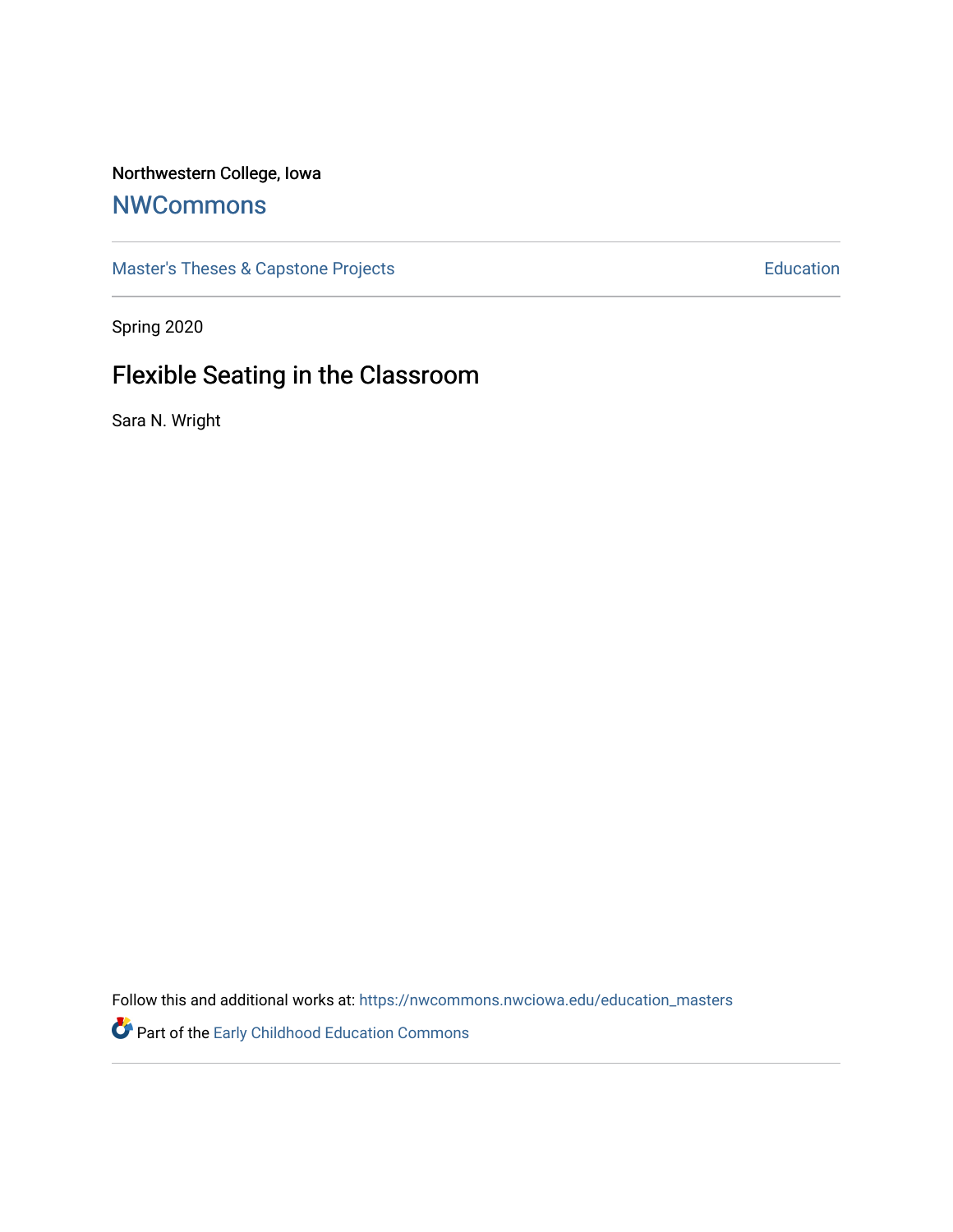Flexible Seating in the Classroom

Sara Wright

Northwestern College

May 2020

A Literature Review Presented

in Partial Fulfillment of the Requirements

For the Degree of Master of Education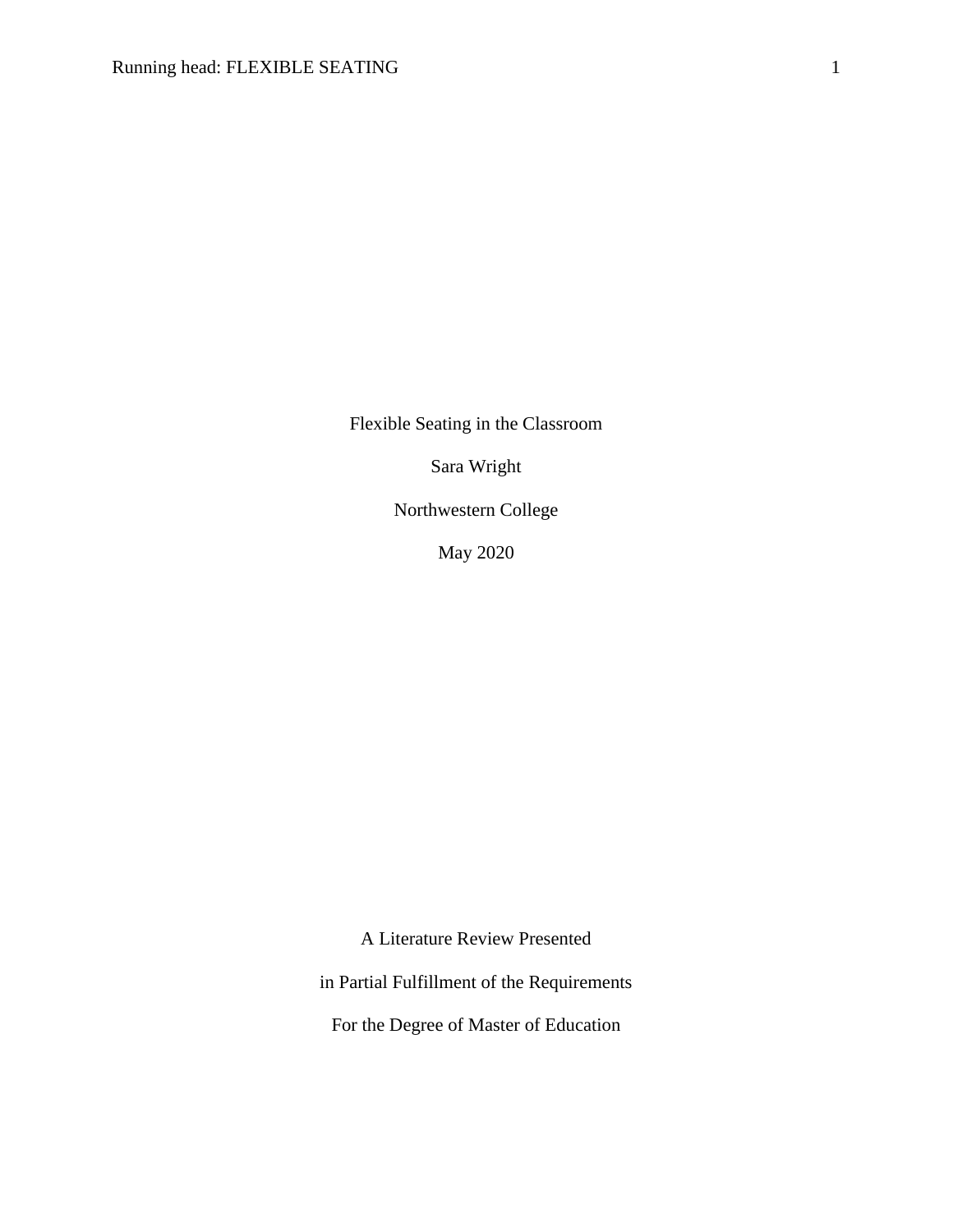# Table of Contents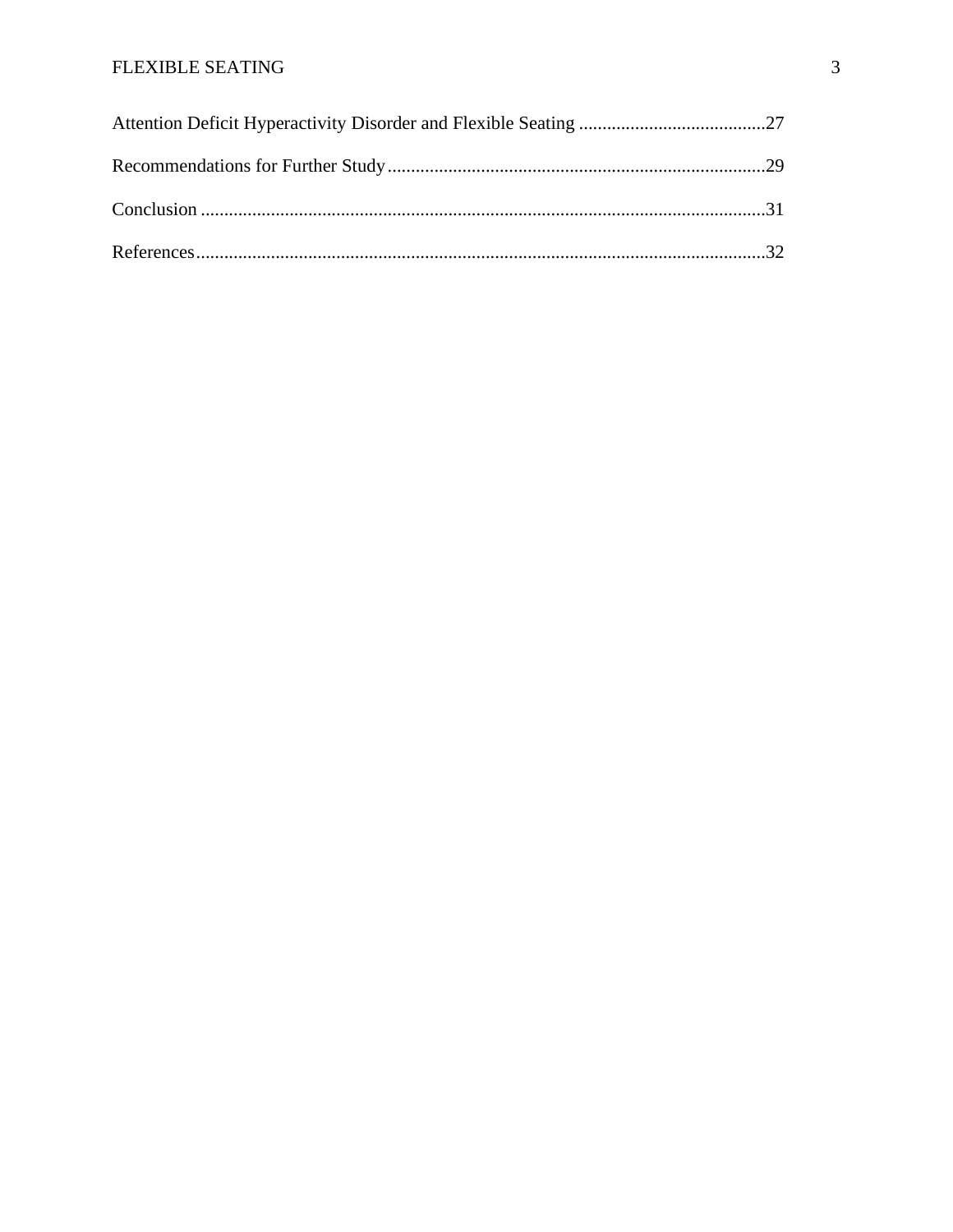### Abstract

This literature review discusses flexible seating in the classroom. It explains specific types of flexible seating that was found in recent relevant research most often. These seating types are therapy balls, inflatable cushions, standing desks, and foot fidgets. Next, the importance of the physical layout and environment of the classroom is examined. This literature review goes on to explore the benefits and challenges of flexible seating. Some benefits are engagement, positive behavior, movement, social impacts, and student choice. Some challenges are expense, storage and space, discomfort and balance, and incorrect use. There are multiple considerations educators need to take when deciding whether to implement flexible seating into the classroom, such as special needs, preferences, and available space. Students with autism spectrum disorder or attention deficit hyperactivity concerns appear to improve levels of engagement and/or behavior when using flexible seating. This literature review also discusses student, teacher, and parent perceptions of flexible seating, all of which are mostly positive. Further study is needed on long-term effects of this intervention, how students transition to new classrooms with or without flexible seating, using it in higher grade levels, and in how to implement flexible seating into a classroom.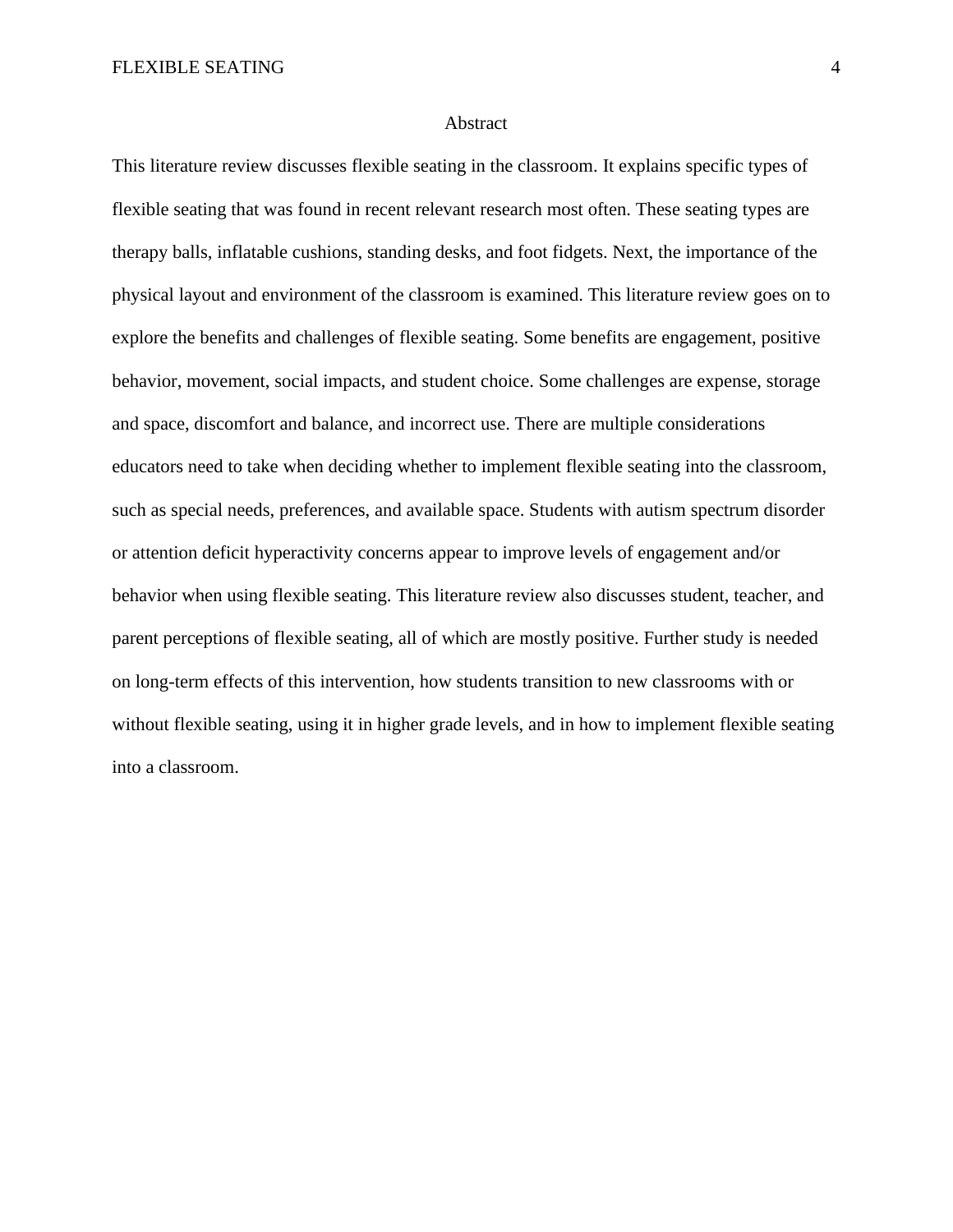# Flexible Seating in the Classroom

Flexible seating is a trend in education that allows for more student choice and possibly more engagement and focus in the classroom. Stapp (2018) stated that time on-task is an imperative topic that educators should focus on and research more. Flexible seating is an alternative to the traditional desk and chair, and comes with many options. Educators may use wobbly chairs, carpet squares, beanbags, cushions, stools, balls, crates, benches, small couches, scoop rockers, floor tables, floor pillows, standing tables, and more to achieve flexible seating options in their classroom. While some teachers allow this choice for only certain times of the day, other teachers let students use flexible seating all day long.

Different seating choices may work better for individual children, which is what some researchers have tried to find out. For example, Fedewa, Davis & Ahn (2015) concluded that stability balls helped decrease discipline referrals in a second-grade classroom, perhaps from the extra physical activity required to use the balls. In the preschool setting inflated seating cushions helped with attention and persistence during circle time (Seifert & Metz, 2017). Furthermore, in a sixth-grade classroom Mead, Scibora, Gardner, & Dunn (2016) noted that stability balls are effective in influencing academic performance.

One major goal of flexible seating is to increase student engagement. Seifert & Metz (2017) found that learning suffers without engagement. The right to choose and a bit of movement that comes with sitting on these seats may be the right combination to boost student engagement. In addition to increasing engagement, standing desks can also help the physical health of students by lowering their BMI (Sorrell, 2019). Stapp (2018) discovered that time ontask increased when fifth-grade students were using cushions as seats. Therefore, flexible seating can benefit students by allowing them to focus better on instruction.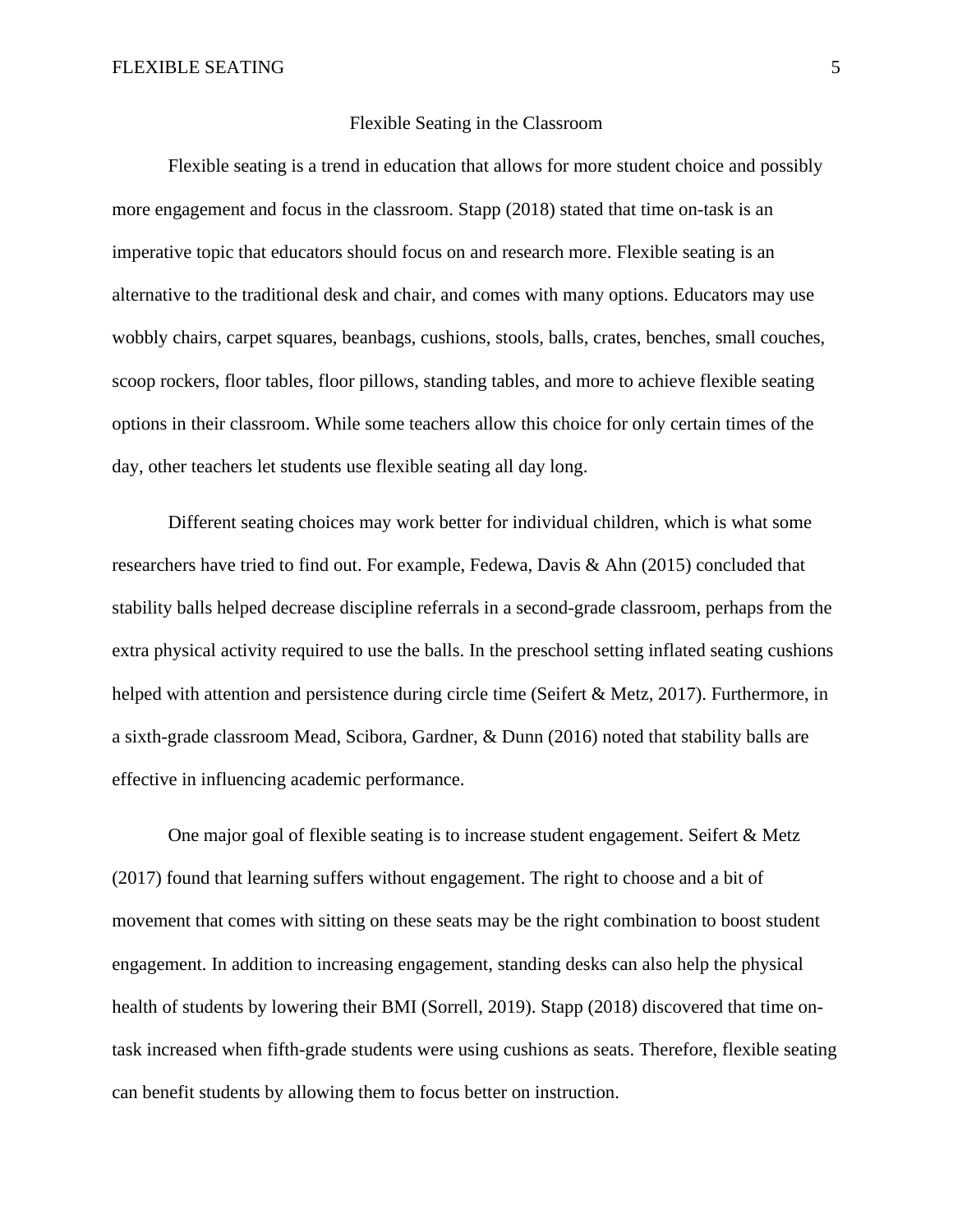On the other hand, there may also be challenges to flexible seating. Sorrell (2019) stated so many seating options can lead to distractions and a lack of structure in the classroom. Perhaps too many seating options create chaotic surroundings and lead to anxiety for students. Sorrell (2019) also found having these seating options means it costs more money for schools or teachers. This may not be possible for most teachers, and school budgets may not account for these materials. Furthermore, students may argue over certain seats or take too long to pick a seat, causing more work for the teacher.

Multiple studies have been completed on the effects of certain types of flexible seating in the classroom at various grade levels (Bagatell et al., 2010; Burgoyne & Ketcham, 2015; Erwin et al., 2016; Fedewa et al., 2015; Fedewa et al., 2011; Goodmon et al., 2014; Mead et al., 2016; Pfieffer et al., 2008; Schilling et al., 2003; Seifert & Metz, 2017). A number of these studies focused on a specific type of alternative seating and how it affected academic outcomes, behaviors, attention deficit hyperactivity disorder, or students with Autism Spectrum Disorder. This literature review will go in depth into the benefits and challenges of flexible seating. It will also compare a substantial amount of research already done about flexible seating in the elementary and early childhood settings. Lastly, this literature review will discuss the effects of flexible seating on student engagement and student behaviors.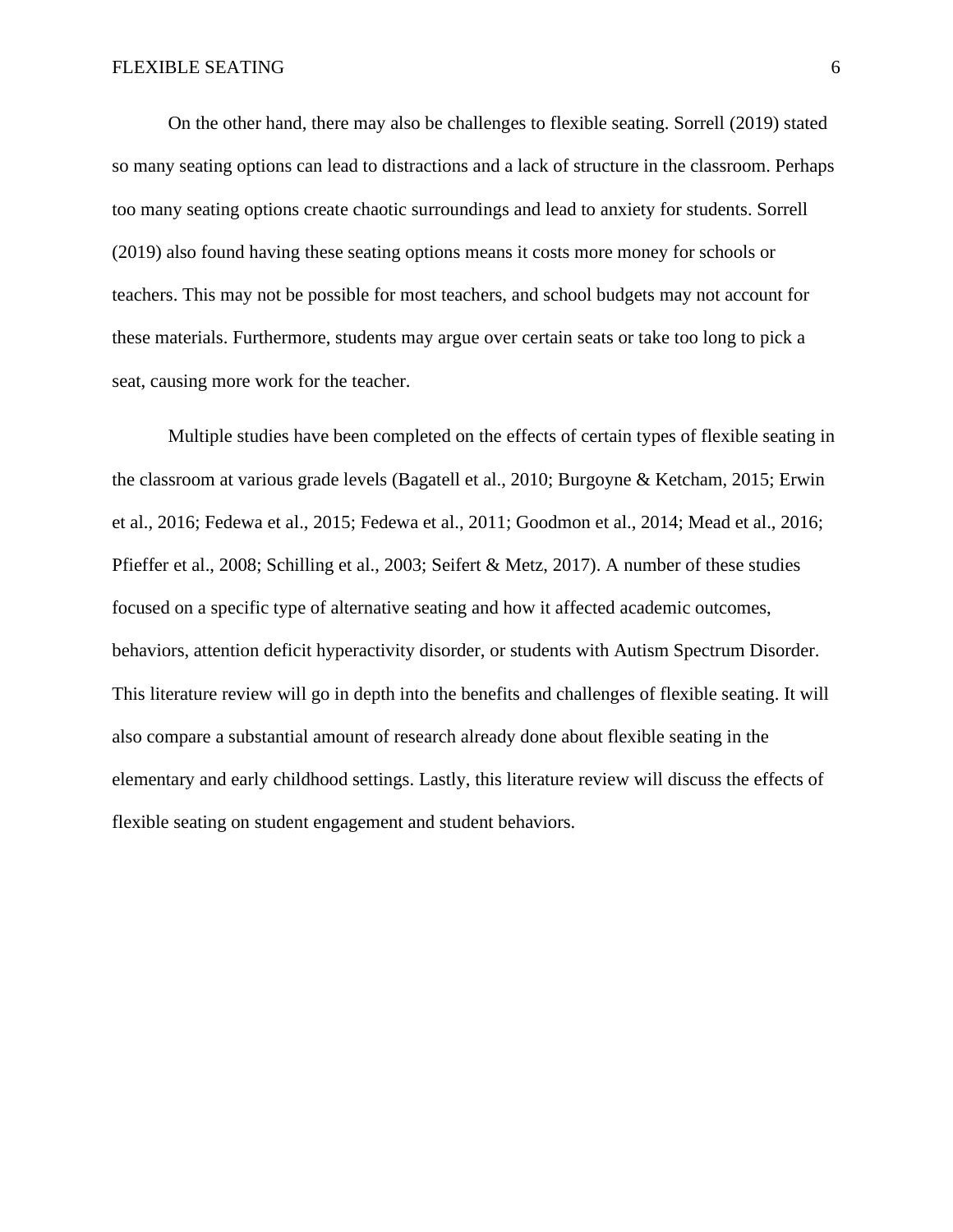# **Review of the Literature**

# **Types of Flexible Seating in the Classroom**

Flexible seating can include a variety of materials. Research has been done to test the effectiveness of many types of alternative seating choices on student behavior, engagement, academic achievement, and how students interact with one another (Bagatell et al., 2010; Burgoyne & Ketcham, 2015; Erwin et al., 2016; Fedewa et al., 2015; Fedewa & Erwin, 2011; Goodmon et al., 2014; Matin et al., 2017; Mead et al., 2016; Pfeiffer et al., 2008; Rollo et al., 2019; Schilling et al., 2003; Schilling & Schwartz, 2004; Seifert & Metz, 2017; Sorrell, 2019; Taipalus et al., 2016; Umeda & Deitz, 2011). The types of flexible seating that will be discussed in this literature review are therapy/stability balls, disc 'o' sit therapy cushions, standing desks, and foot fidgets.

**Therapy balls** Therapy balls have been used in multiple studies about flexible seating in the classroom (Bagatell et al., 2010; Burgoyne & Ketcham, 2015; Erwin et al., 2016; Fedewa et al., 2015; Fedewa & Erwin, 2011; Goodmon et al., 2014; Matin et al., 2017; Mead et al., 2016; Schilling et al., 2003; Schilling & Schwartz, 2004; Taipalus et al., 2016). Bagatell et al. (2010) described the therapy ball as a dynamic chair that has a ring or feet at the bottom to keep it stable. Students are able to sit in a variety of positions on the ball, including leaning, kneeling, and shaking (Burgoyne  $\&$  Ketcham, 2015). It is suggested that student improvements are due to this ability to move around or sit in different ways. Mead et al. (2016) indicated in their research that therapy balls allowed students to gently bounce and have a greater alertness.

Sensory input comes into play with alternative seating options. Erwin et al. (2016) stated that interventions like the therapy ball are necessary for students who may be over- or understimulated by their environment so they can receive sensory input while seated. In addition,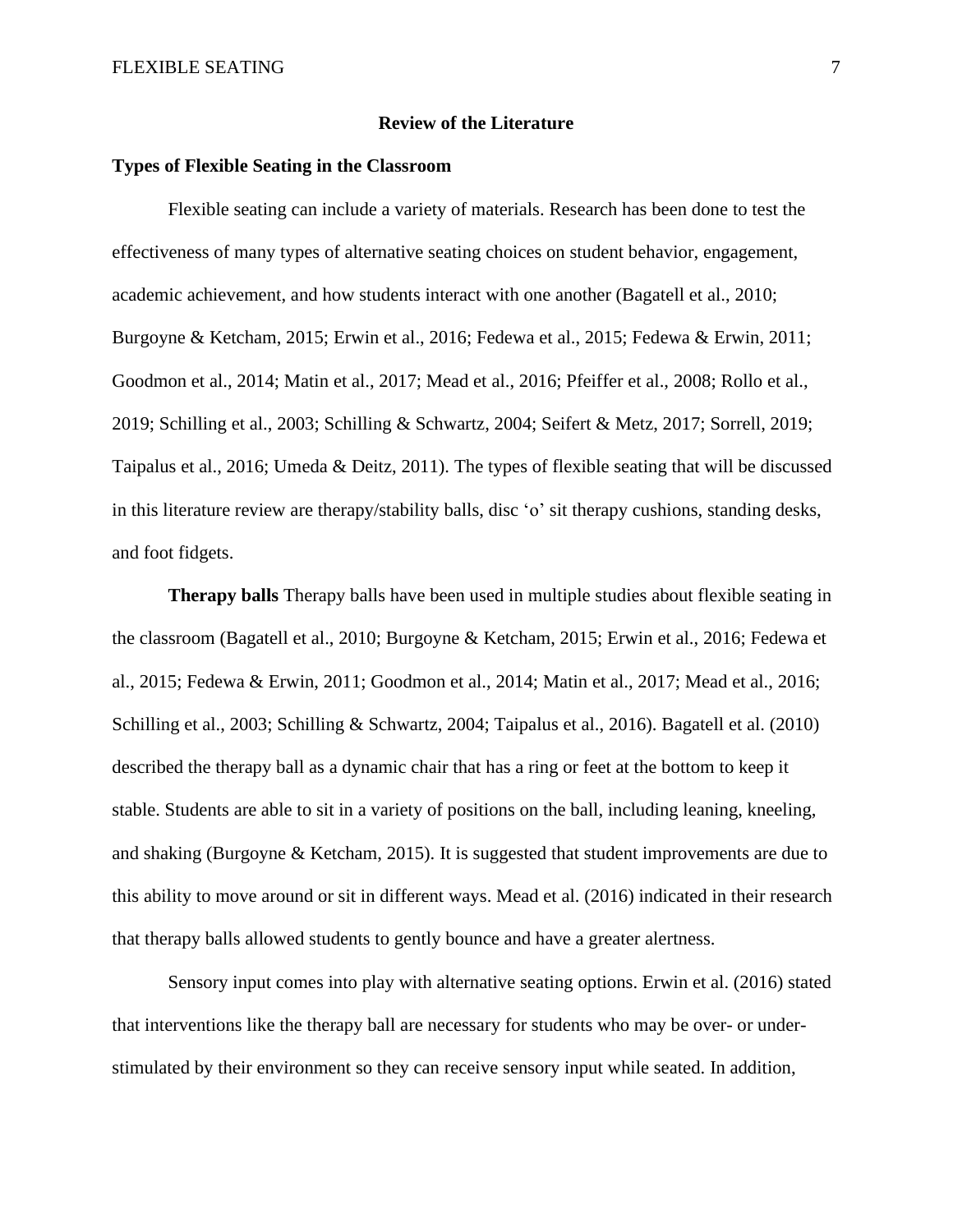Fedewa & Erwin  $(2011)$  noted that students were more active on the therapy balls and seemed to enjoy moving around. Another researcher (Schilling & Schwartz, 2004) recommended that students with sensory processing concerns use a therapy ball or something similar to help the student self-modulate sensory input.

Some studies (Fedewa & Erwin, 2011; Goodmon et al., 2014; Matin et al., 2017) reported that therapy balls should be individually fitted for each student. This way, students can sit comfortably with their feet flat on the floor. In one study (Goodmon et al., 2014) a certified fitness instructor demonstrated how to sit correctly on the therapy balls. The students were fitted for their therapy balls based on their height by a trained representative from WittFitt before the intervention was implemented (Fedewa & Erwin, 2011). All six of the studies (Fedewa & Erwin, 2011; Goodmon et al., 2014; Matin et al., 2017; Mead et al., 2016; Schilling et al., 2003; Taipalus et al., 2016) had children sized to their therapy balls so they could sit with hips and knees at a 90-degree angle and bottom on the center of the ball. Helping children be as comfortable as possible most likely added to their success.

**Disc 'o' sit cushions** Disc 'o' sit cushions are round, filled with air, strong enough to sit on, and are designed to provide students with movement while seated in a chair (Matin et al., 2017). Students place the cushions on top of their chair and sit on them. These discs are flat on one side with a bumpy texture on the other side (Stapp, 2018). Stapp (2018) also stated that the vast majority of students in her study reported that the cushions are more comfortable than other seating options in their classroom. The cushions provide sensory feedback and an opportunity for core strengthening (Umeda & Deitz, 2011). Matin et al. (2017) concluded that the cushions provide a more stable surface to sit on than therapy balls and require less balance. Students can be fitted for these cushions. Pfeiffer et al. (2008) stated that the amount of air can be determined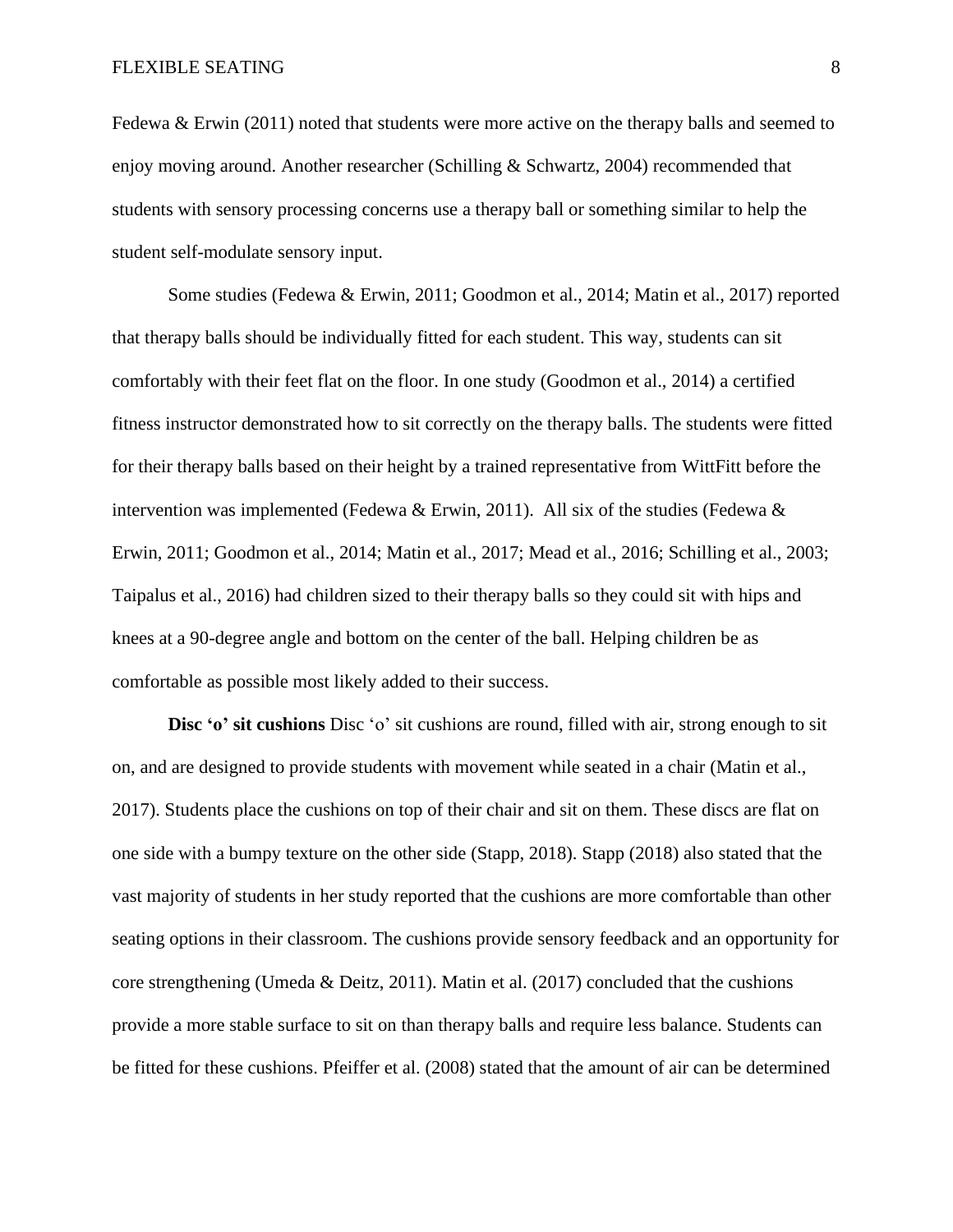by the child's preference before use. This could make a significant difference in whether this type of flexible seating is successful in the classroom!

Another thing that could make a difference is the size of the items. Cushions are easy to move between classrooms, allow for easier storage than larger items, and can be used discreetly by students (Seifert & Metz, 2017; Umeda & Deitz, 2011). Pfeiffer et al. (2008) also mentioned that cushions are easily used and cost efficient. Cushions can be used in multiple settings, such as in a chair at a desk or at the carpet during whole group instruction (Seifert & Metz, 2017). This is something teachers and students can appreciate. Because of the ease of use, students may be able to use them independently.

**Standing desks and foot fidgets** Although disc 'o' sit cushions were the focus of her study, Stapp (2018) also discussed standing desks and foot fidgets. Standing desks let students stand or sit, perhaps on a stool, while learning. They are one of the most common and accessible types of flexible seating, and are low cost (Stapp, 2018). The foot fidget is a stretchy band that wraps around the legs of a student chair which allows students to receive some sensory input by pressing on the band with their feet while seated (Stapp, 2018). It seems these bands are easy to attach and relatively not distracting, which would be beneficial to the teacher and other students in the classroom.

# **Physical Layout and Environment of the Classroom**

Teachers are continually searching for ways to create a comfortable environment for learning. At the same time, teachers have a huge responsibility to continually increase expectations for student performance (Pfeiffer et al., 2008). They must take into consideration many things about their classroom size, student needs, and student preferences. Things about the physical layout of the classroom that should be kept in mind are lighting, temperature, seating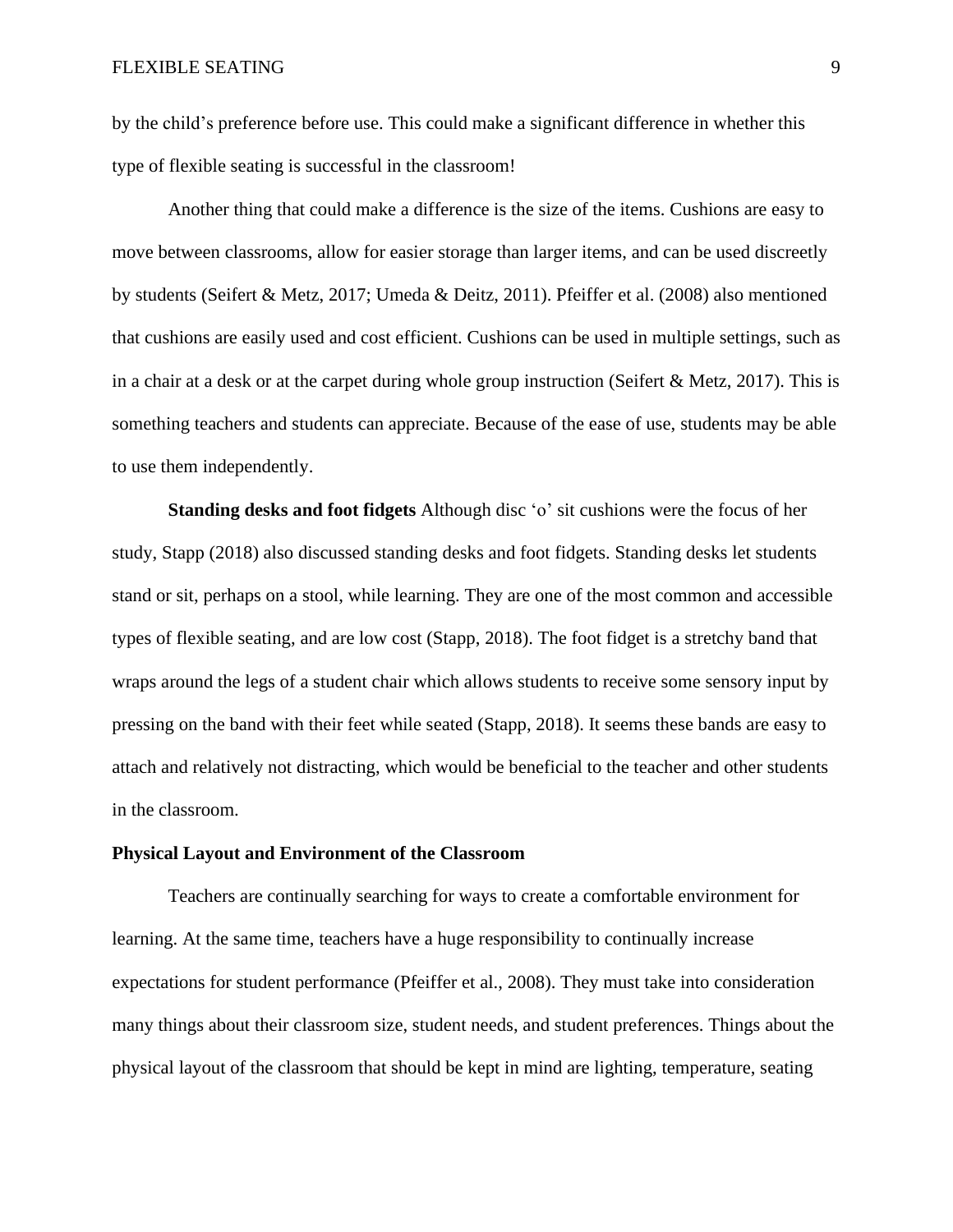arrangements, floors, walls, desks, computers, and whiteboards (Stapp, 2018). Luckily, classrooms are adaptable and have flexible settings that can be arranged for optimal teacherstudent interactions (Gremmen et al., 2016).

Teachers need to consider every aspect of their classrooms in order to promote learning. Stapp (2018) stated learning environments that are set up with care are more likely to utilize instructional time to its fullest potential. Having students engaged and on task the majority of the time should be the goal of all educators. Hastings  $\&$  Schwieso (1995) suggested that physical environments should be in the context of pedagogical purposes. Teachers should create different areas for different tasks by moving furniture around in the classroom just like PE teachers do (Hastings & Schwieso, 1995). Overall, teachers desire a calm, quiet learning environment, which could be achieved by using flexible seating (Matin et al., 2017).

Three researchers (Goodmon et al., 2014; Matin et al., 2017; Schilling et al., 2003) suggested classrooms be set up with special needs in mind. Educators should look at the individual students to determine what works best for them (Goodmon et al., 2014). Likewise, Schilling et al. (2003) said that intervention practices such as using flexible seating should be seen as an inclusive educational practice. Teachers need to create the environment around the students. Adapting the environment to meet the students' needs is a way to address the continual changes of people and tasks (Schilling et al., 2003). For students with special needs, it is important to change the school environment to provide proper interventions (Matin et al., 2017). Matin et al. (2017) continued by saying that educators must understand priorities of their students as well as the available choices of interventions, such as flexible seating. For example, students with autism spectrum disorder need comfortable school chairs to be most successful in a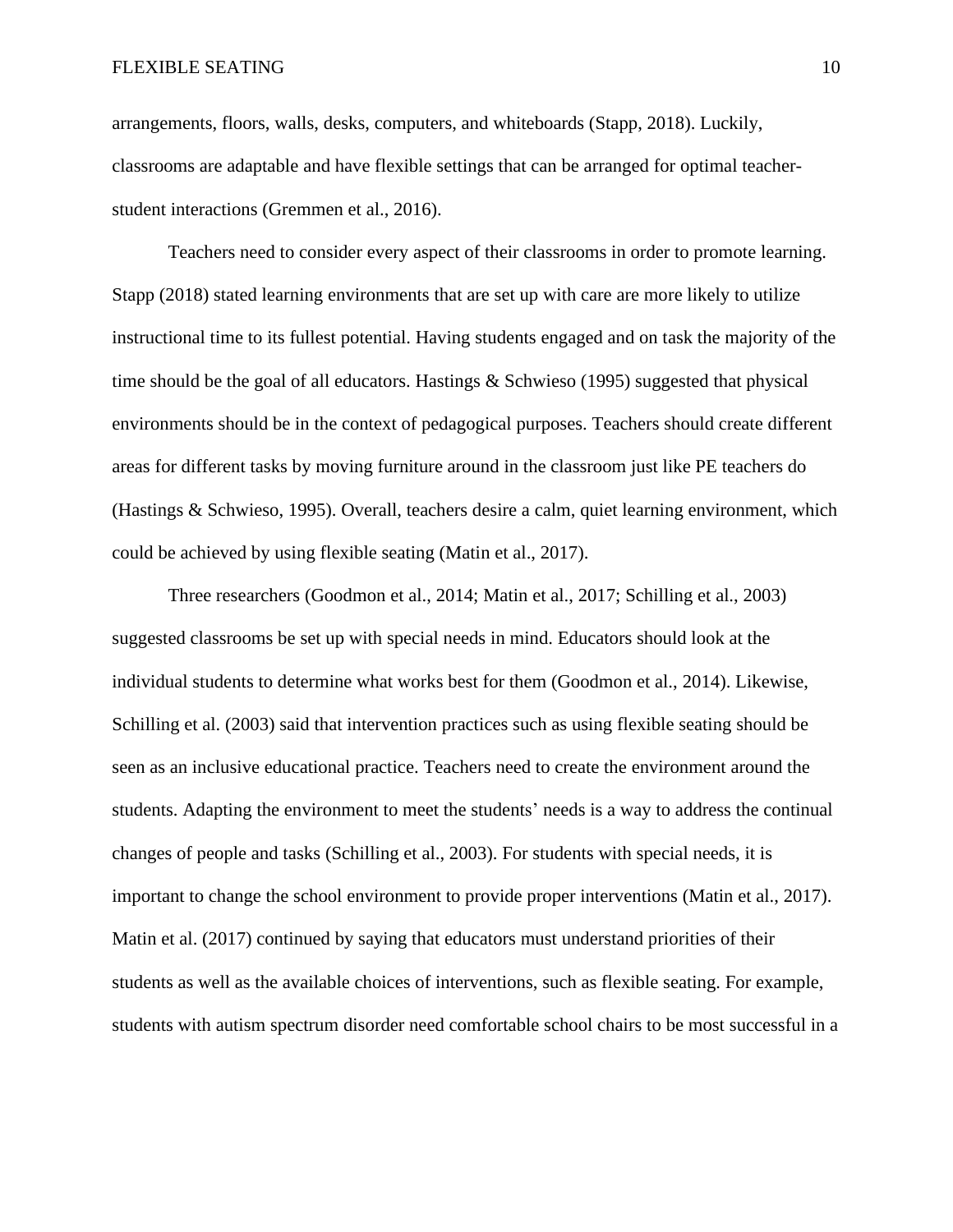school environment (Matin et al., 2017). Gremmen et al. (2016) stated that auditory, vision, and height differences need to be considered when seating students as well.

According to Stapp (2018) there is an increasing trend in shifting to student centered seating, also known as alternative seating. Alternative seating may refer to how desks are set up to allow for collaboration, or to different seating types. Traditional, teacher centered, seating involves student desks and chairs in rows which has been around for decades (Stapp, 2018). Stapp (2018) stated that these desks and chairs are not fitted to each child but are made to fit a typical child in that grade level. This does not work for all students. Gremmen et al. (2016) mentioned other types of seating arrangements being U-shaped seating, or undivided arrangements.

In studies done by Hastings & Schwieso (1995) and Bicard et al. (2012) students stayed on task longer while seated in rows working on independent work. However, group seating arrangements were enjoyed more than rows by over three quarters of the students (Hastings  $\&$ Schwieso, 1995). Researchers (Gremmen et al., 2016; Hastings & Schwieso, 1995) found that group seating promotes interactions, collaboration, and discussions among students. Hastings & Schwieso (1995) found that over half the primary-aged students from their study thought they worked harder on schoolwork while seated in groups.

Seat location can make a big difference for a child. Yi (2019) urged educators to be aware of the physical space in their classrooms. Teachers may need to adapt based on settings and demographics to make sure there are equitable seating patterns (Yi, 2019). Friendships, confidence, leadership, trust, and learning are affected by seat location (Yi, 2019). On the same note, Gremmen et al. (2016) wrote how important seating is since it influences classroom climate and student relationships. Taking this seriously will impact a child's life. Parker et al. (2011)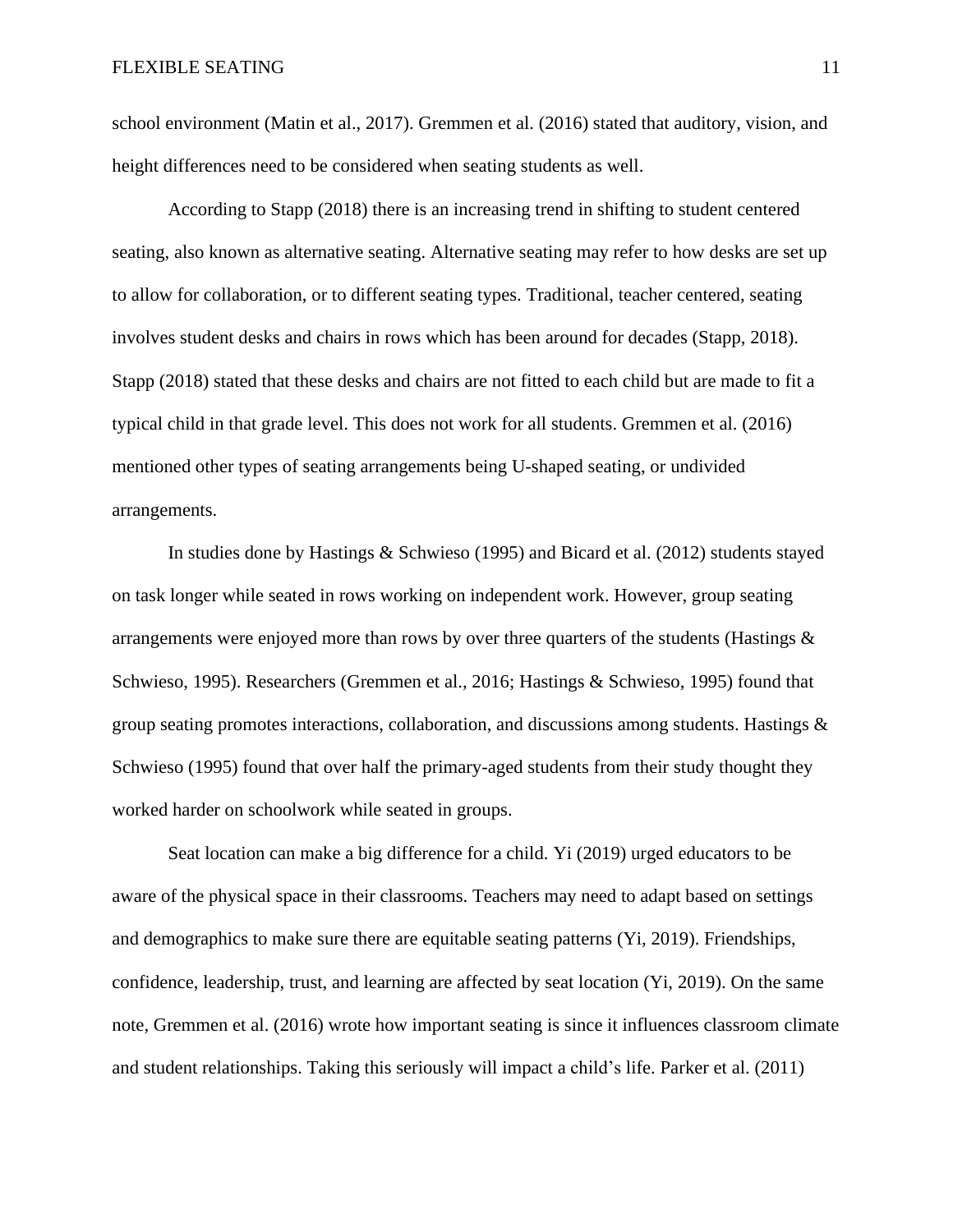stated that seat location can affect a student's performance in class. Even other students can affect it! In a study of college seniors, students who sat next to others who participated often increased their own class participation rates (Parker et al., 2011). Teachers also need to think about where to place students, such as in the front or back of the classroom. Students paid more attention when in the front center because of eye contact, proximity, and non-verbal cues (Parker et al., 2011). Bicard et al. (2012) said that seating arrangements can help prevent or eliminate behavior problems.

Classroom management comes into play when setting up a classroom. Teacher beliefs, experience, and gender may affect classroom management and seating arrangements (Gremmen et al., 2016). Since burnout of teachers within the first few years of employment is common, viewing classroom set-up as part of class management is a must (Gremmen et al., 2016). Just like other management techniques, seating arrangements should be looked at as a tool for prevention and intervention, such as behavioral, academic, and social issues (Gremmen et al., 2016). In a study of fifty fourth through sixth grade teachers, the second and third highest reasons for placing a student in a specific location was due to disruptive behavior and concentration problems (Gremmen et al., 2016). Research (Bicard et al., 2012) from a fifth grade classroom found the teacher seated students based on history of difficulty paying attention, disruptive behavior, and being overly social.

Depending on what teachers believe and how their schools are run, it could relate to how they run their classroom. Gremmen et al. (2016) discovered there are student-oriented teachers or subject-oriented teachers, although some teachers can have characteristics of both. Subjectoriented teachers focus mainly on the transfer of knowledge, which goes from teacher to student (Gremmen et al., 2016). Teachers who are more student-oriented take individual differences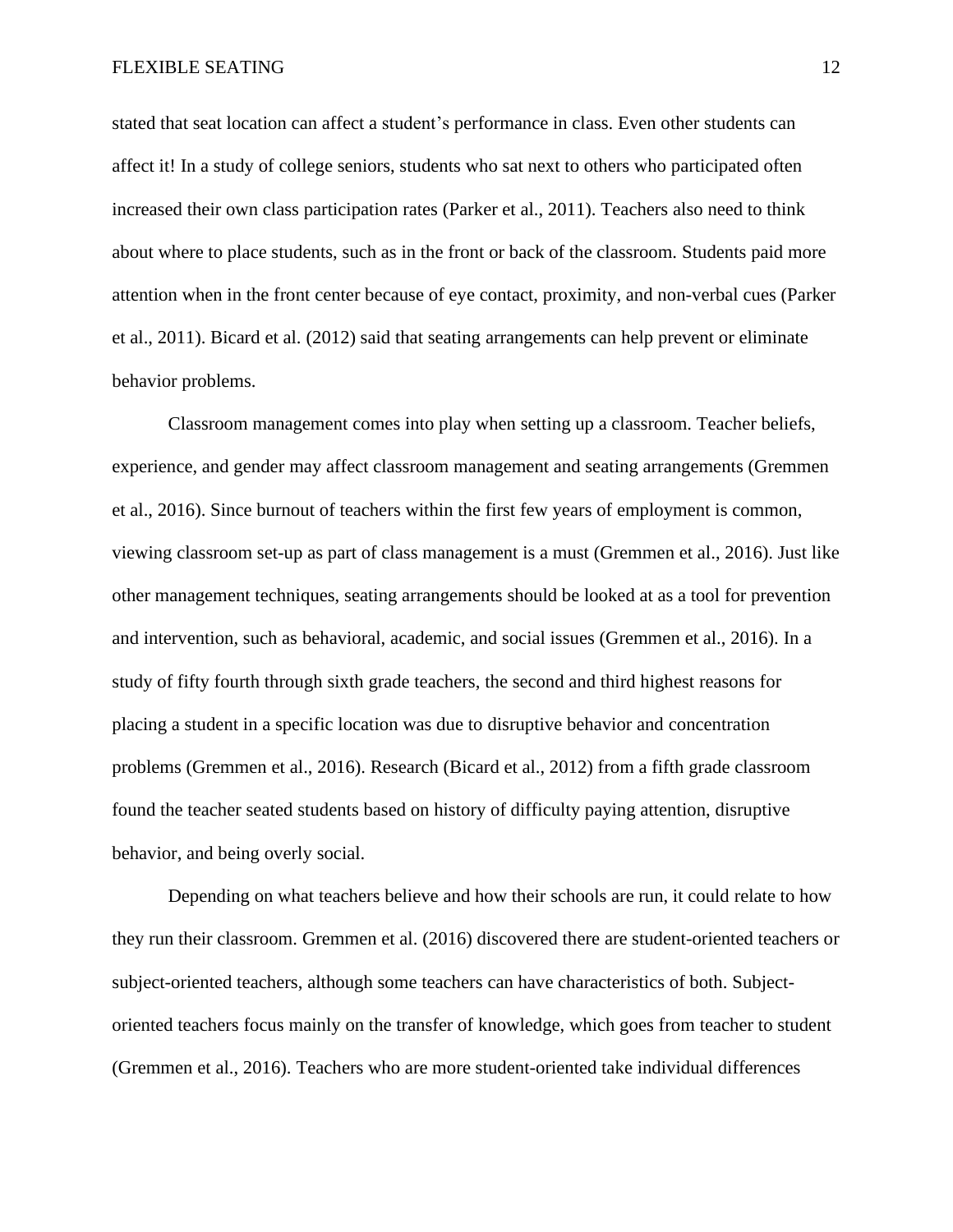among students into account, emphasize collaboration, and focus on cooperation between students (Gremmen et al., 2016). These types of teachers would most likely set up their classrooms with group seating and consider using flexible seating. Flexible seating could be offered as a choice, which is a powerful management technique. After gathering understandings of what students, parents, and teachers prefer, especially when considering flexible seating, teachers can create their positive learning environments (Sorrell, 2019).

#### **Benefits of Flexible Seating**

Students and teachers can benefit from using flexible seating in the classroom. Nine studies (Bagatell et al., 2010; Burgoyne & Ketcham, 2015; Fedewa et al., 2015; Matin et al., 2017; Mead et al., 2016; Rollo et al., 2019; Schilling & Schwartz, 2004; Seifert & Metz, 2017; Stapp, 2018) showed that flexible seating can improve engagement in students. Six studies (Fedewa et al., 2015; Fedewa & Erwin, 2011; Goodmon et al., 2014; Rollo et al., 2019; Schilling et al., 2003; Schilling & Schwartz, 2004) revealed that flexible seating can improve student behavior in the classroom. Movement is another benefit of flexible seating according to ten studies (Burgoyne & Ketcham, 2015; Erwin et al., 2016; Fedewa & Erwin, 2011; Matin et al., 2017; Mead et al., 2016; Pfeiffer et al., 2008; Schilling et al., 2003; Schilling & Schwartz, 2004; Seifert & Metz, 2017; Stapp, 2018). Other benefits of flexible seating are the social impacts on students, as well as the student's ability to choose their own seat (Sorrell, 2019; Stapp, 2018; Yi, 2019).

**Engagement.** Student engagement is on the mind of every educator because it is imperative to learning. Teachers want their students to focus on lessons and activities that are done in the classroom to help sharpen their skills. Being engaged in what is being taught is a major benefit of flexible seating. One example that proves this is from a preschool classroom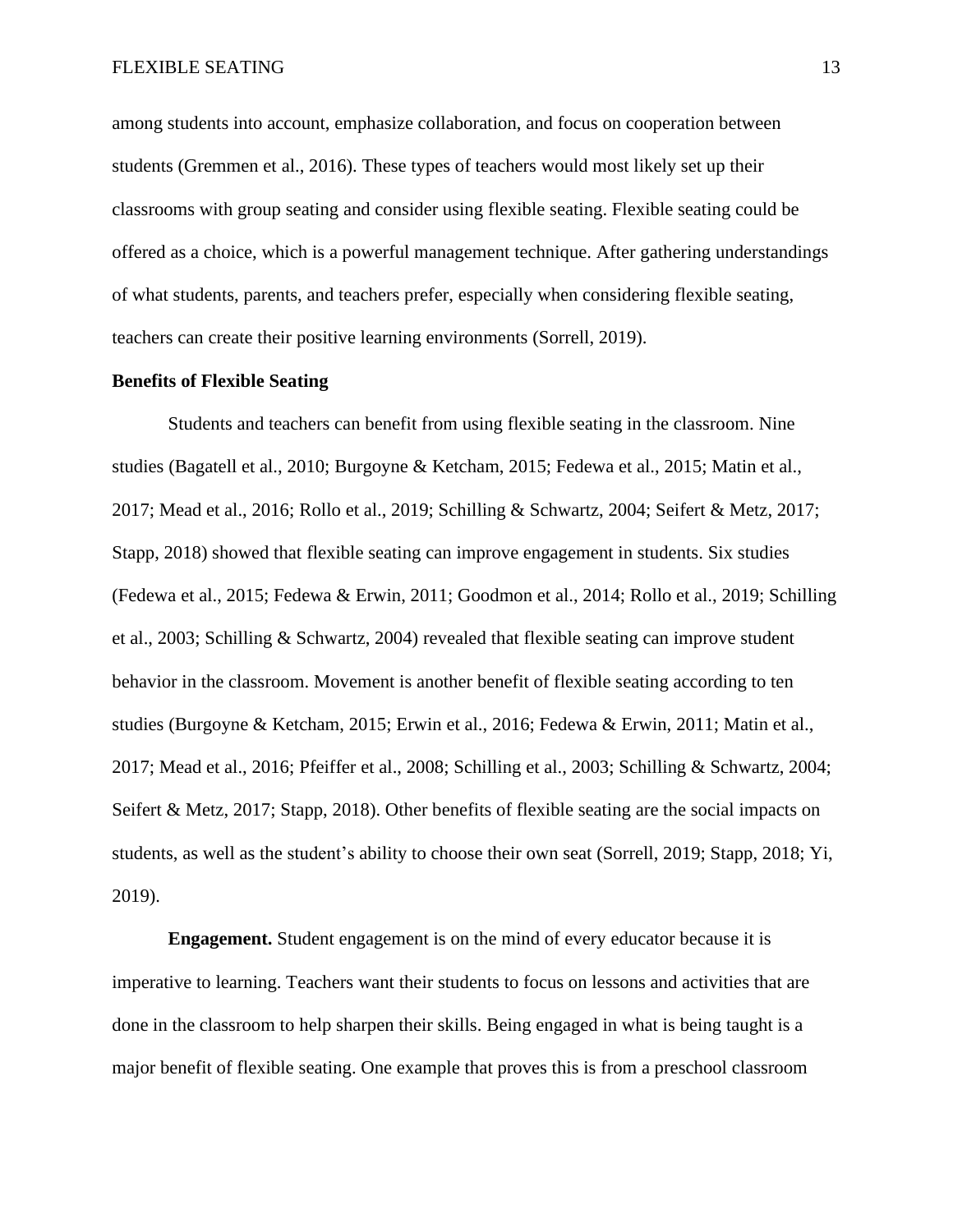which used therapy cushions during their circle time. Their data shows that persistence and attention were demonstrated on higher levels when students used the therapy cushions (Seifert & Metz, 2017). An additional study that used therapy cushions found that the majority of fifth graders see this type of flexible seating as beneficial to their learning (Stapp, 2018). Stapp (2018) stated students can concentrate and participate on a higher level when using the therapy cushions.

Another example of flexible seating lending a hand to student engagement is from research about using therapy balls in a second-grade classroom. Fedewa et al. (2015) noted that students who used therapy balls exhibited an increased amount of time on task in the classroom. This on task, or higher engagement, time was specific to students working with the teacher as opposed to independent work (Fedewa et al., 2015). Likewise, in a study by Burgoyne  $\&$ Ketcham (2015), engagement increased dramatically when using therapy balls! These second graders almost doubled their on-task behavior time while using flexible seating! Mead et al. (2016) also reported that student attention to task may have increased while using stability balls. This study was done in sixth-grade math classrooms, only one of which used the stability balls. One reason the students may have remained focused was that the stability ball made it difficult for students to turn away or look around during lessons (Mead et al., 2016). This increase in engagement also led to higher test scores. Mead et al. (2015) found that improvement in testing scores significantly increased for the class that sat on these stability balls during their study.

Improvements in engagement while using flexible seating also hold true for students with special needs. Three studies using therapy balls (Bagatell et al., 2010; Matin et al., 2017; Schilling & Schwartz, 2004) demonstrated this; however, there were different levels of increased engagement. For Matin et al. (2017) over half the students showed improvements in engagement.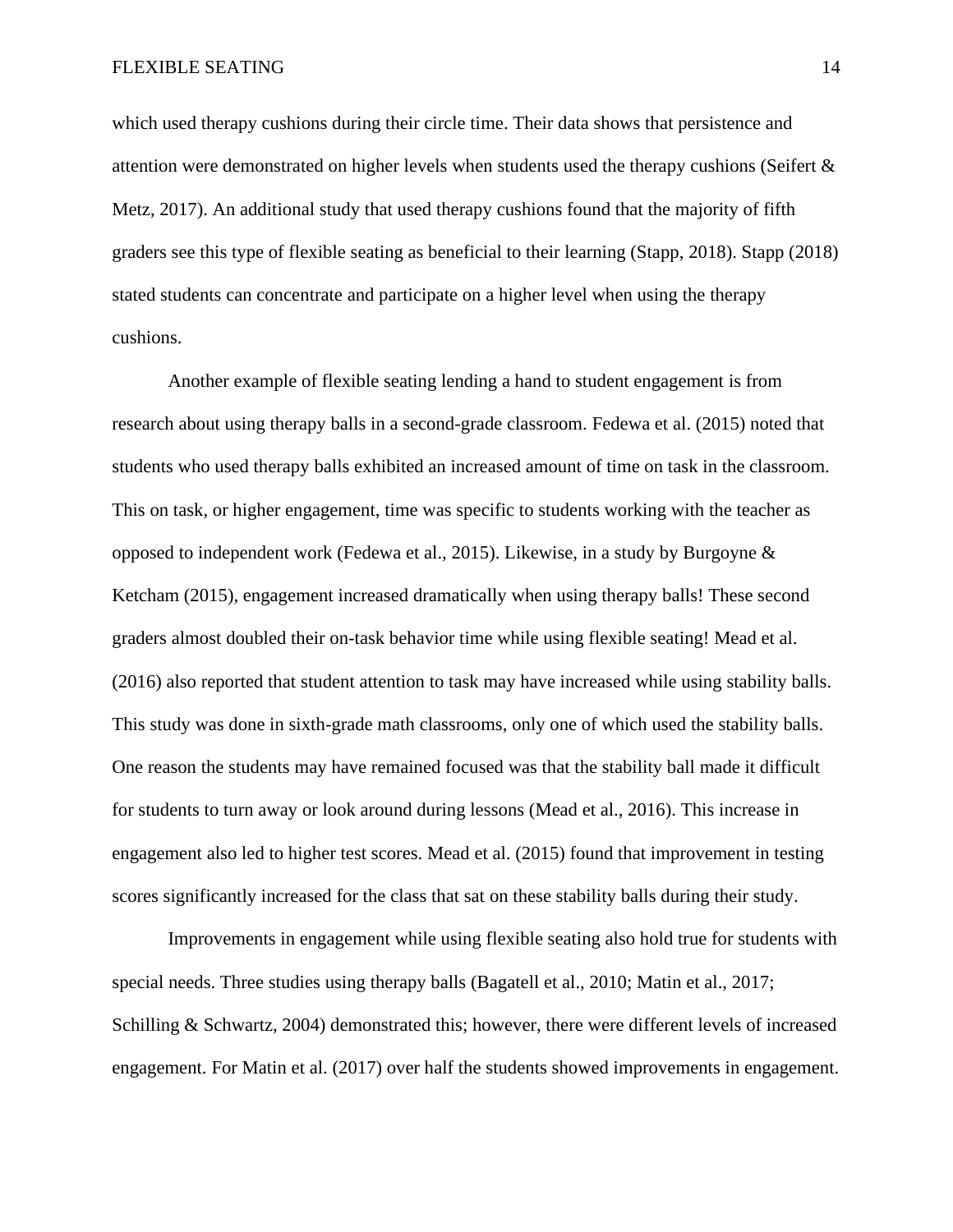In Schilling  $&$  Schwartz (2004) students made significant improvements. There was only a slight improvement in engagement by students in the study by Bagatell et al. (2010).

Lastly, Rollo et al. (2019) reported that evidence shows that alternative seating interventions could be beneficial for improving student engagement. In the vast majority of studies flexible seating improved the attention of elementary students (Rollo et al., 2019). With administration encouraging and urging teachers to find ways to engage students, flexible seating may be a tool more teachers consider.

**Behavior.** A second major benefit of flexible seating is behavior. Rollo et al. (2019) explained most studies find that alternative seating options lead to better behavioral displays in students. Fedewa et al. (2015) found that student behavior improved while using therapy balls in place of chairs in the second-grade classroom. Behavior referrals tapered off for students using therapy balls as flexible seating (Fedewa et al., 2015). Behavior improvements are much welcomed by teachers!

Teachers from a different study stated that providing students with activity breaks to move around on the therapy balls allowed students to calm down (Fedewa & Erwin, 2011). This is beneficial to teachers and the entire classroom because calmer children help keep the classroom calm. Similarly, Schilling & Schwartz (2004) found that preschool students with autism spectrum disorder increased their engagement levels and greatly improved on in-seat behavior while using therapy balls. This behavior increased across levels, setting, and activities (Schilling & Schwartz, 2004).

Children with dyslexia in fifth grade showed an improvement in behavior while using therapy balls as their flexible seating option (Goodmon et al., 2014). Goodmon et al. (2014) observed this seating intervention modifying good behavior in students, and teachers were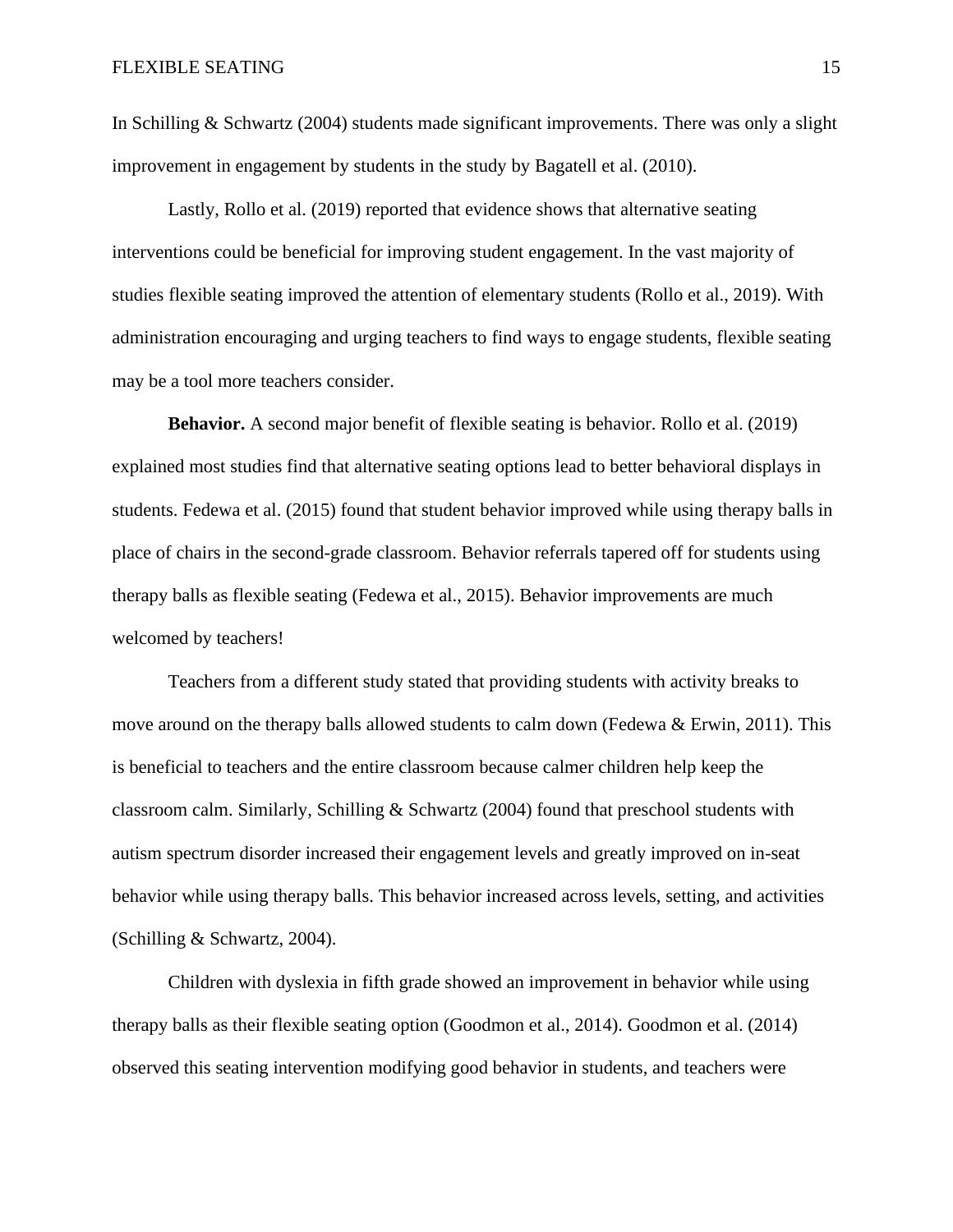pleased. Likewise, fourth graders with attention deficit hyperactivity disorder were able to improve their sitting behavior while using therapy balls during class (Schilling et al., 2003). Students gave feedback such as "your brain can stay active even when you're bored", "they give you freedom to move", and "my posture improved" (Schilling et al., 2003).

**Movement.** A third huge benefit of flexible seating is movement. This could look different based on the type of seating provided, such as wiggling on a disc 'o' sit cushion or lightly bouncing on a therapy ball. The point is that students have the freedom to move around while seated and learning, which is not the current trend in classrooms.

This movement leads to higher academic achievement since students are paying more attention to their activities and their teachers. Mead et al. (2016) compared three sixth-grade math classrooms using different levels of physical activity to see the impacts on test scores. One class used therapy balls, one class took five-minute activity breaks, and the other stayed a traditional classroom without flexible seating or breaks (Mead et al., 2016). The ability to be constantly moving on the stability balls proved to be more beneficial for academic performance than the other two classrooms' physical activity levels (Mead et al., 2016). It was also reported by Mead et al. (2016) that the gentle bouncing on therapy balls might stimulate the vestibular, proprioceptive, and somatosensory systems, which appeared to enable focusing.

Students can get sensory input from flexible seating through their movements. Fourth graders with attention deficit hyperactivity disorder used therapy balls to self-modulate their personal sensory needs by gently rocking or bouncing (Schilling et al., 2003). Movement on stability balls helped fourth and fifth graders with attention deficit hyperactivity disorder increase their attention levels and engagement by fulfilling sensory needs (Fedewa  $& Erwin, 2011$ ). Preschoolers from research by Seifert & Metz (2017) were given therapy cushions and allowed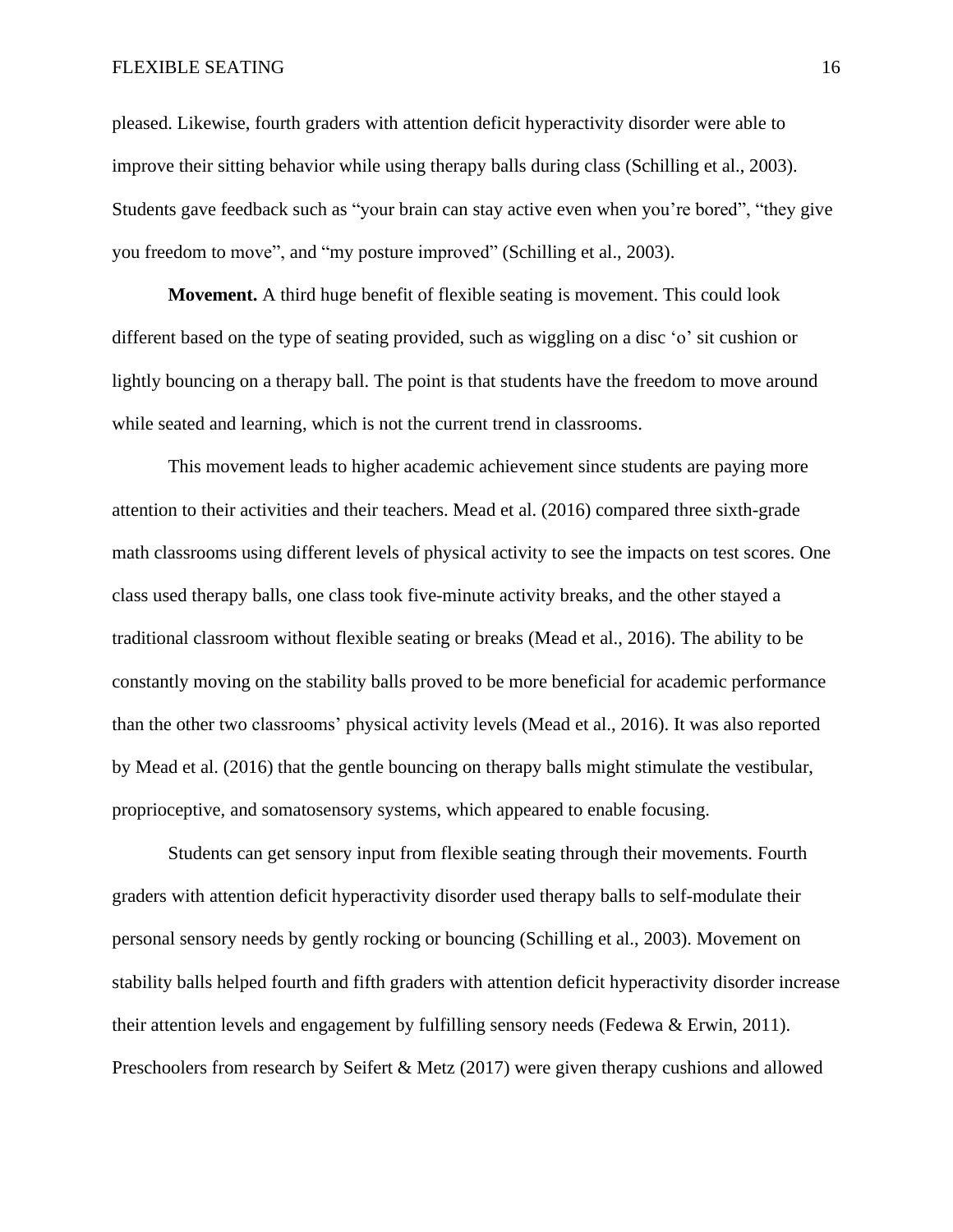to wiggle on them during circle time. The cushions are suggested to be used by students with sensory processing issues (Seifert & Metz, 2017). In addition, second graders with attention deficit hyperactivity disorder increased their attention rates while using disc 'o' sit cushions in class. (Pfeiffer et al., 2008). Pfeiffer et al. (2008) surmised that disc 'o' sit cushions provide proprioceptive and vestibular input needed to maintain appropriate attention levels. This simple act of permitting children to move around on flexible seating seems especially beneficial to students with special needs.

Two other studies of students with special needs showed that movement on flexible seating helped them improve in their classrooms (Schilling & Schwarz, 2004; Matin et al., 2017). Preschoolers with autism spectrum disorder displayed a ton of movement while using therapy balls, but this bouncing and rocking did not interfere with their learning (Schilling & Schwartz, 2004). The teachers were worried at first about the bouncing, but students adapted and were actually more socially responsive while moving on the therapy balls (Schilling & Schwartz, 2004). Comparably, second through fourth grade students with autism spectrum disorder who sat on therapy balls improved their on-task behaviors (Matin et al., 2017). Matin et al. (2017) stated that therapy balls provide students with an opportunity to sit and move at the same time which leads to better productivity.

Fifth graders using disc 'o' sit cushions felt that this type of flexible seating is much more comfortable than others (Stapp, 2018). Stapp (2018) said that therapy cushions present a natural range of movement for students while sitting, and also allows for sensory input. Students are able to use these cushions on their chairs, on the floor, or in other places in the classroom.

Therapy balls can provide students with a large variety of movements and seating positions. Burgoyne & Ketcham (2015) described multiple ways second graders used the therapy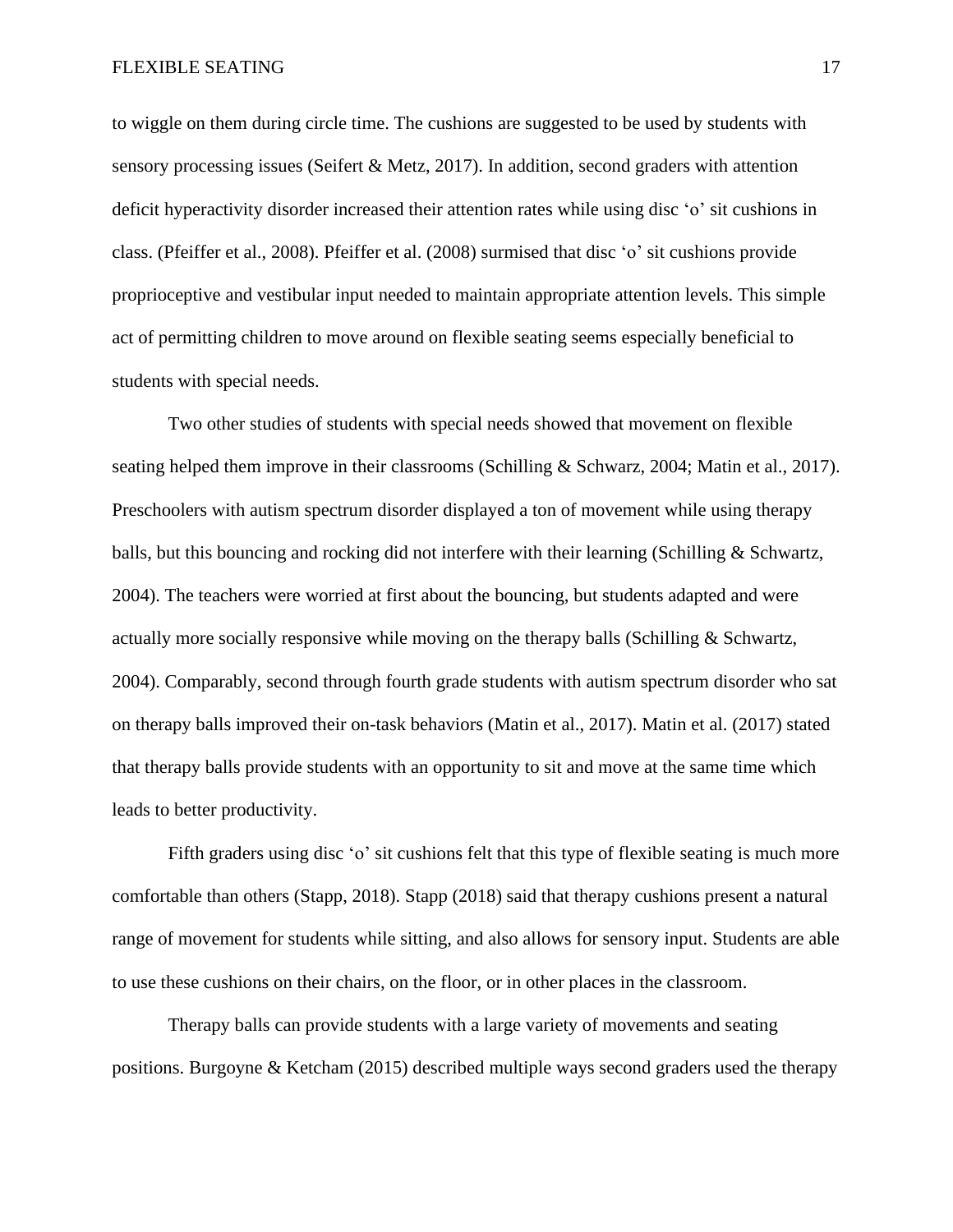balls: bouncing, rocking, stationary, kneeling, W sit, leaning, standing, or with shaking limbs. All of this movement increased on-task behaviors for these kids! One interesting thing about this study was that students were observed initially and then again three months later. After three months of using the therapy balls students were still moving around, but in a more subtle and controlled way (Burgoyne & Ketcham, 2015). Erwin et al. (2016) also talked about how therapy balls can provide light physical activity for students since they tend to move around while using them. Flexible seating gives students the chance to move around (Sorrell, 2019).

**Social impacts and student choice.** Other benefits of flexible seating include the positive social aspects, as well as giving students the option to choose their seats. Tammy S. Yi is an orchestra teacher and conductor who used alternative seating in her classroom. Although this comes from a different viewpoint than a general or special education classroom, it is still relevant to the well-being of students. Yi (2019) used scrambled seating, circle seating, and randomization to promote socialization among her students. Scrambled seating considerably encouraged peer collaboration and challenged students to really listen to one another (Yi, 2019). Circle seating created a situation where students have to rely on each other, which builds trust (Yi, 2019). Randomization required students to be reliable and firmly know the parts they are contributing to the group (Yi, 2019). Yi (2019) reported a variety of social benefits from alternative seating: shared leadership, community building, advocacy, diverse friendships, increased self-confidence, and compassion. All of these skills and traits are needed for real life, so flexible seating truly has an impact on people! Gremmen et al. (2016) also stated that social interactions and peer relationships matter. Getting along with others allows for more collaborations, which can affect learning and academic success (Gremmen et al., 2016).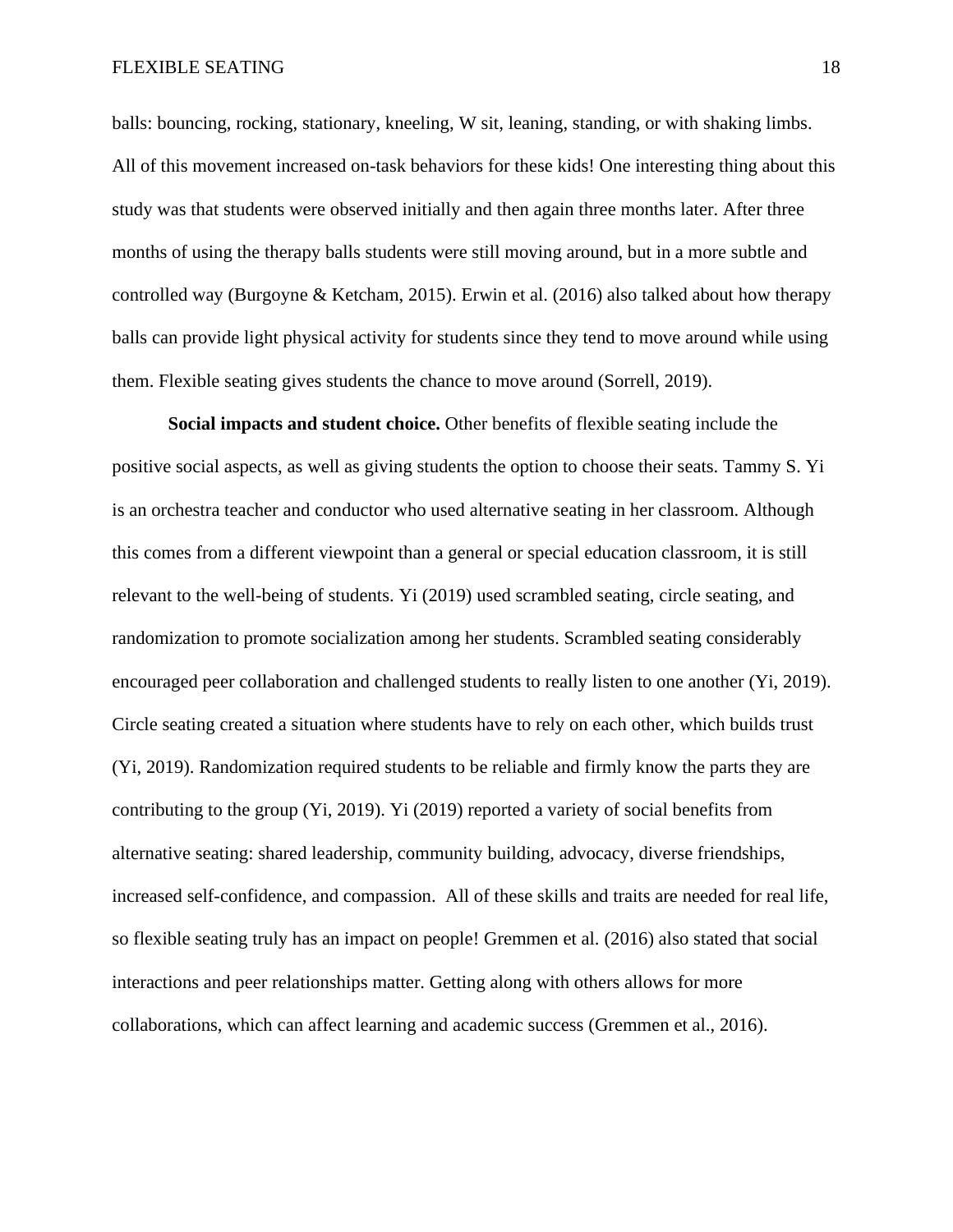Students enjoyed getting to choose their seats each day and changing their mind throughout the day without getting in trouble in a study by Sorrell (2019). Parents in this study (Sorrell, 2019) said that student choice in the classroom is a great way for students to make decisions for themselves. Sorrell (2019) also noted that students chose to sit by their friends, which did not always create problems. Students chose seats that were comfortable and fun (Sorrell, 2019). Letting students choose their seats also guided them into better learning. Matin et al. (2017) found that providing choices for student with autism led them to better academic experiences. Sorrell (2019) found that kids felt they learned better if they were able to change their seats for each subject throughout the day. Stapp (2018) reported that students decided on which type of flexible seating to use based on comfort and what helped them concentrate better. Making decisions, even simple ones like what seat to use or where to sit, translates to bigger decision-making. People make decisions all day every day, and teachers want to see their students make good ones.

#### **Challenges of Flexible Seating**

**Expense.** The cost is one possible hindrance to implementing flexible seating in the classroom. Some research (Burgoyne & Ketcham, 2015; Fedewa & Erwin, 2011; Sorrell, 2019) discussed what educators said about cost. Sorrell (2019) concluded from teacher interviews that grants could help pay for some seating, but the rest is to be paid out of the teacher's pocket. Burgoyne & Ketcham (2015) also mentioned that teachers in their study had to pay for therapy balls, at least partially, through a grant. It may take time for teachers to acquire all the seating options they would like for their classrooms, especially since grants are not always an option. Grants also take time to write and receive. One teacher had to be thrifty, make a priority list, and look for deals because seating can be expensive (Sorrell, 2019). Another teacher looked to social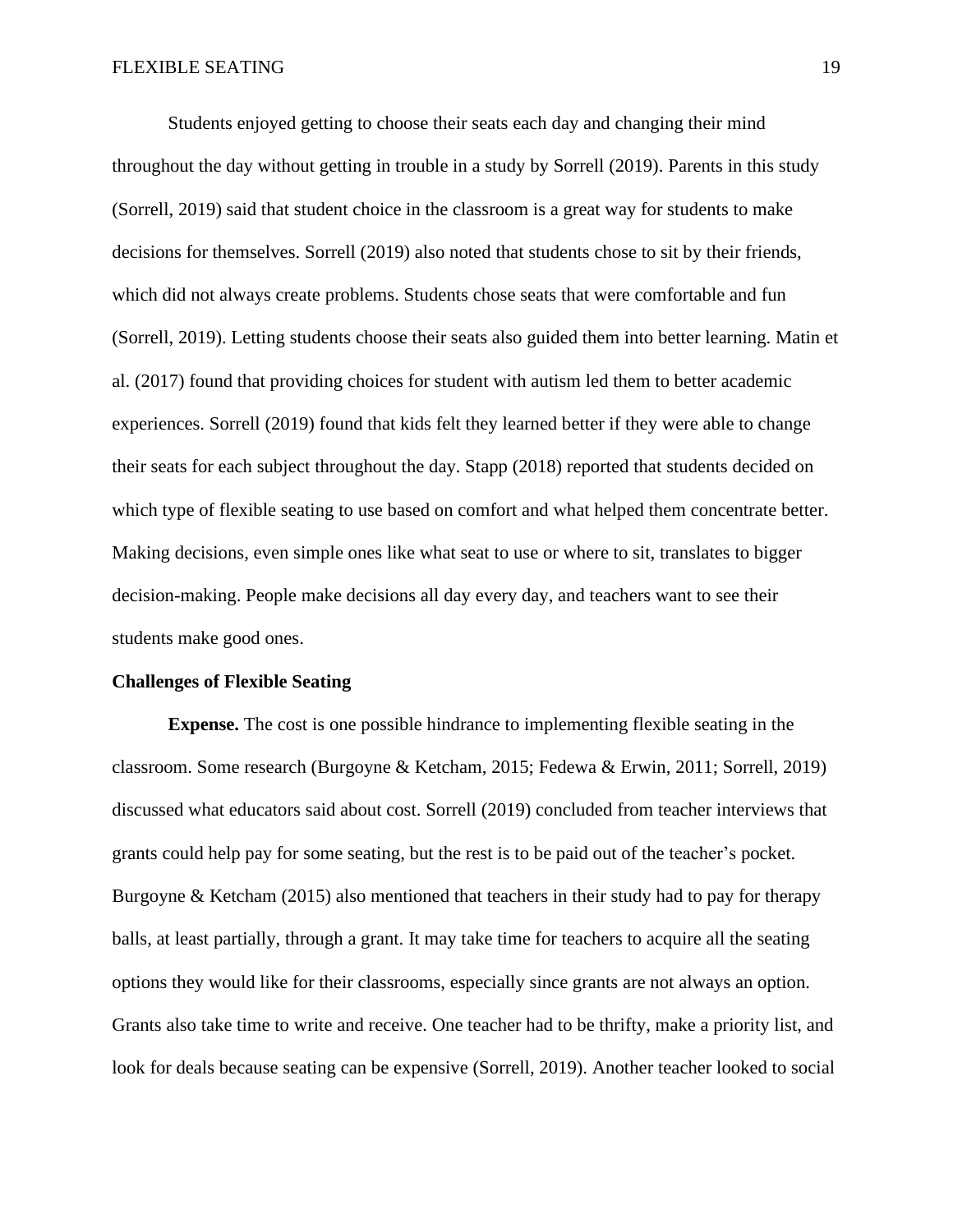media for sales and took quite a while to get everything she desired for her classroom (Sorrell, 2019). Time, money, and effort are things not every teacher has extra of.

Fedewa & Erwin  $(2011)$  added to this concern by saying a disadvantage to therapy balls is the cost of replacing them if they break. Any number of things could happen to damage these materials, especially in an elementary classroom! Student often use pencils, colored pencils, and scissors, all of which could puncture the therapy ball. Also, the cost of therapy balls must be considered since school resources are often limited (Fedewa & Erwin, 2011).

**Storage and space.** A second challenge presented by one type of flexible seating is space and storage. Having enough space and storage for therapy balls may be a major problem for teachers as classrooms vary in size. The number of students in one classroom also fluctuates year to year, which could affect available space. Matin et al. (2017) reported that therapy balls have their limitations due to taking up larger space which could cause storage or usage problems in a small classroom. Storing twenty to thirty therapy balls in an elementary classroom is not an ideal situation. Concerns from teachers about storing therapy balls were also reported in research by Taipalus et al. (2016).

**Discomfort and balance.** A third challenge of flexible seating is discomfort and balance. Many studies (Bagatell et al., 2010; Schilling et al., 2003; Schilling & Schawartz, 2004; Umeda & Deitz, 2011) talked about issues around the way students had to sit on alternative seating. For example, fourth grade students with attention deficit hyperactivity disorder complained of back discomfort after using therapy balls in the classroom (Schilling et al., 2003). The reason half the kids complained was due to the lack of a backrest (Schilling et al., 2003). Schilling et al. (2003) said that one child in particular had to really work on her balance to even be able to use the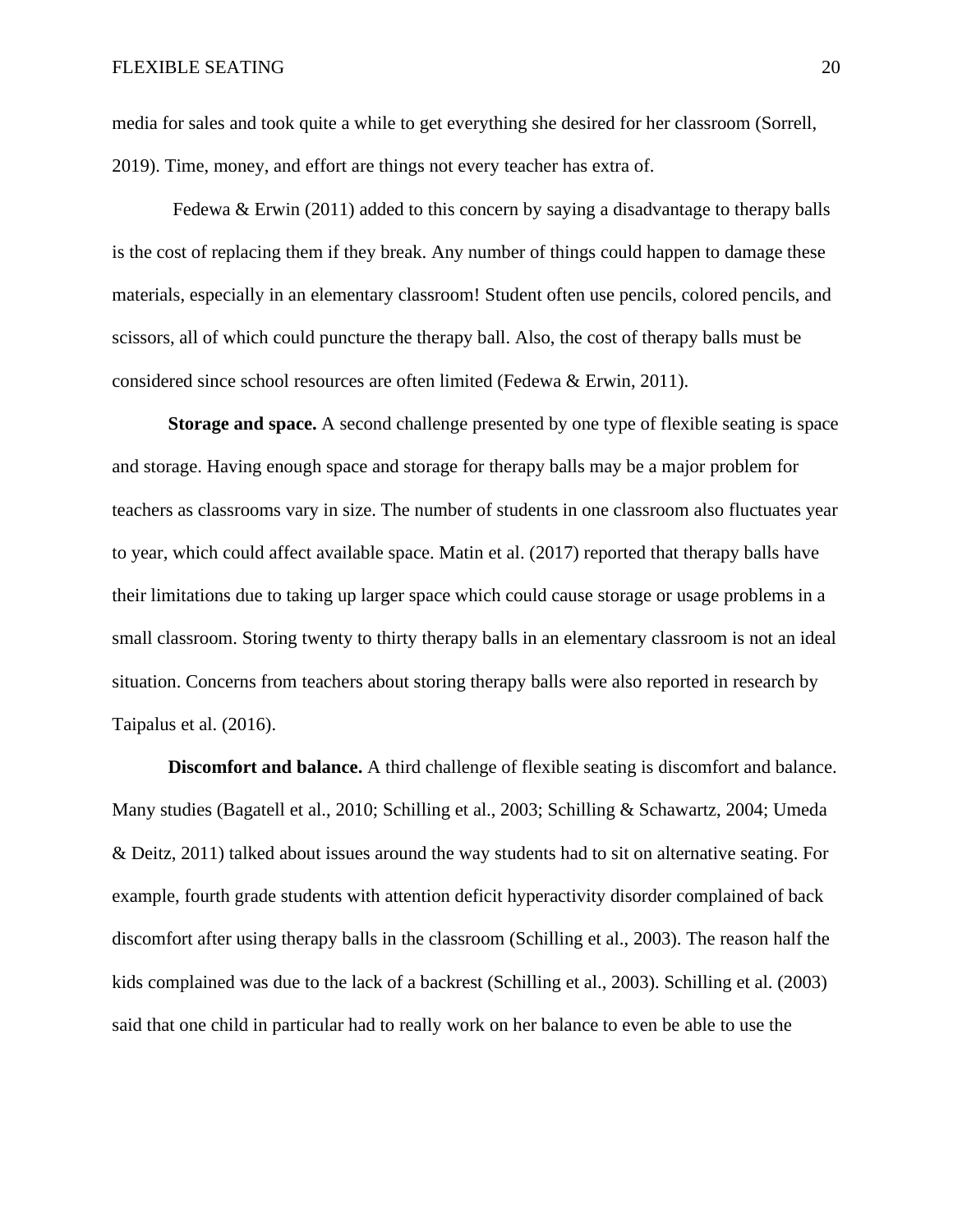therapy ball, which was extremely challenging. For students who are used to moving in certain ways it would be difficult to start using underdeveloped muscles to balance on the balls.

In research by Umeda & Deitz (2011) one kindergarten student with autism spectrum disorder refused to use the therapy cushion at first. The only reason the child eventually complied was because the teacher taped a picture of a favorite character to the cushion (Umeda & Deitz, 2011). Having children refuse to use flexible seating is not a battle teachers want to face because of the focus on increasing instructional time. Umeda & Deitz (2011) went on to say that therapy balls demand an ability to balance that not all children have acquired yet. Core muscles must activate and remain alert, while also having at least one leg on the ground to balance on a therapy ball (Umeda & Deitz, 2011).

Comparably, Bagatell et al. (2010) noted difficulties with postural control in kindergarten and first graders with autism spectrum disorder. A third of the students were not able to use the therapy balls correctly because their vestibular-proprioceptive functioning was too weak (Bagatell et al., 2010). The students relied too much on backrests that their regular chairs provided (Bagatell et al., 2010). Schilling & Schwarz (2004) mentioned that preschool students with autism spectrum disorder had a hard time at first because they would bounce instead of sitting calmly and balanced. Working through this with students, especially those with special needs, would be tough for educators because it would most likely be a daily struggle that may or may not get better.

**Incorrect use.** Six studies reported concerns from teachers about students misusing flexible seating options such as therapy balls and disc 'o' sit cushions (Fedewa & Erwin, 2011; Matin et al., 2016; Seifert & Metz, 2017; Sorrell, 2019; Taipalus et at., 2016; Yi, 2019). Taipalus et al. (2016) noted worries from teachers that students would treat the therapy balls as toys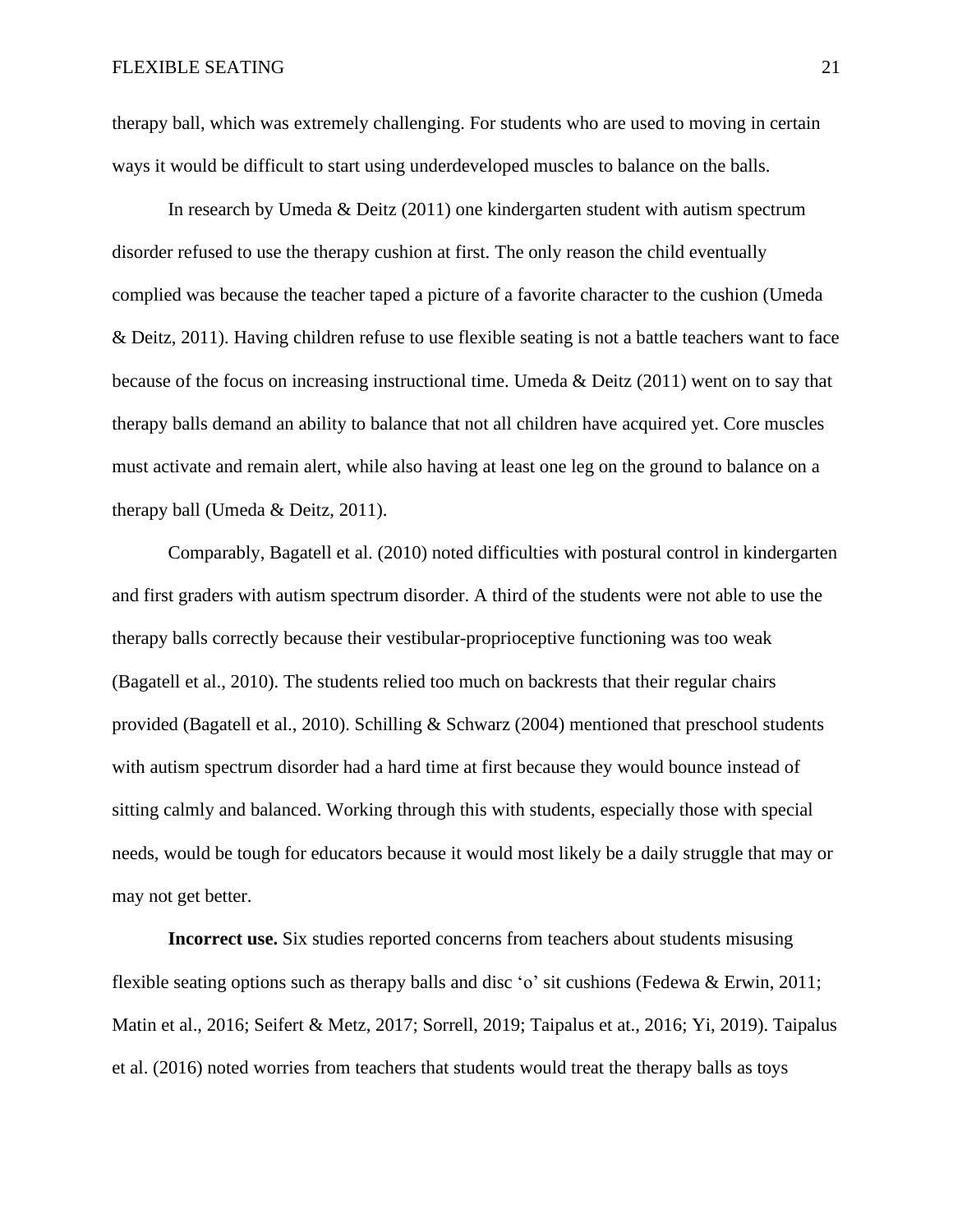instead of seating options. Matin et al. (2016) also noted concerns of second through fourth grade students with autism spectrum disorder using flexible seating options as toys instead of seating. Fedewa & Erwin (2011) said teachers reported that movement and fidgeting increased on therapy balls by their fourth and fifth graders with attention deficit hyperactivity concerns. Therapy balls created a problem because students were sitting on them incorrectly, bouncing too much, and popping them (Sorrell, 2019). Sorrell (2019) also mentioned that anxious parents thought students would just play around on the therapy balls instead of doing work. Too much bouncing and moving would cause unnecessary distractions for the classroom.

Seifert  $& Metz$  (2017) talked about how preschool students used therapy cushions as toys instead of chairs in their study. Teachers pointed out that students were playing with the cushions and using them as surf boards at the beginning of the intervention (Seifert & Metz, 2017). These challenges are a huge reality that may appear without clear expectations and demonstrations of how to use these materials. Yi (2019) stressed how important communication about flexible seating is so students, parents, and other educators know what to expect.

#### **Student Perceptions of Flexible Seating**

Students have their own perceptions of flexible seating options. In a study by Sorrell (2019) there were no reported negative perceptions of flexible seating by any student interviewees. The common responses were about being comfortable, being able to move around, sitting near friends, and favorite seat types – therapy balls and wobble stools (Sorrell, 2019). Sorrell (2019) reported that students enjoyed their daily choices and the ability to move around without getting into trouble. More positive comments were presented in a study about fourth graders with attention deficit hyperactivity disorder using therapy balls. "You can keep your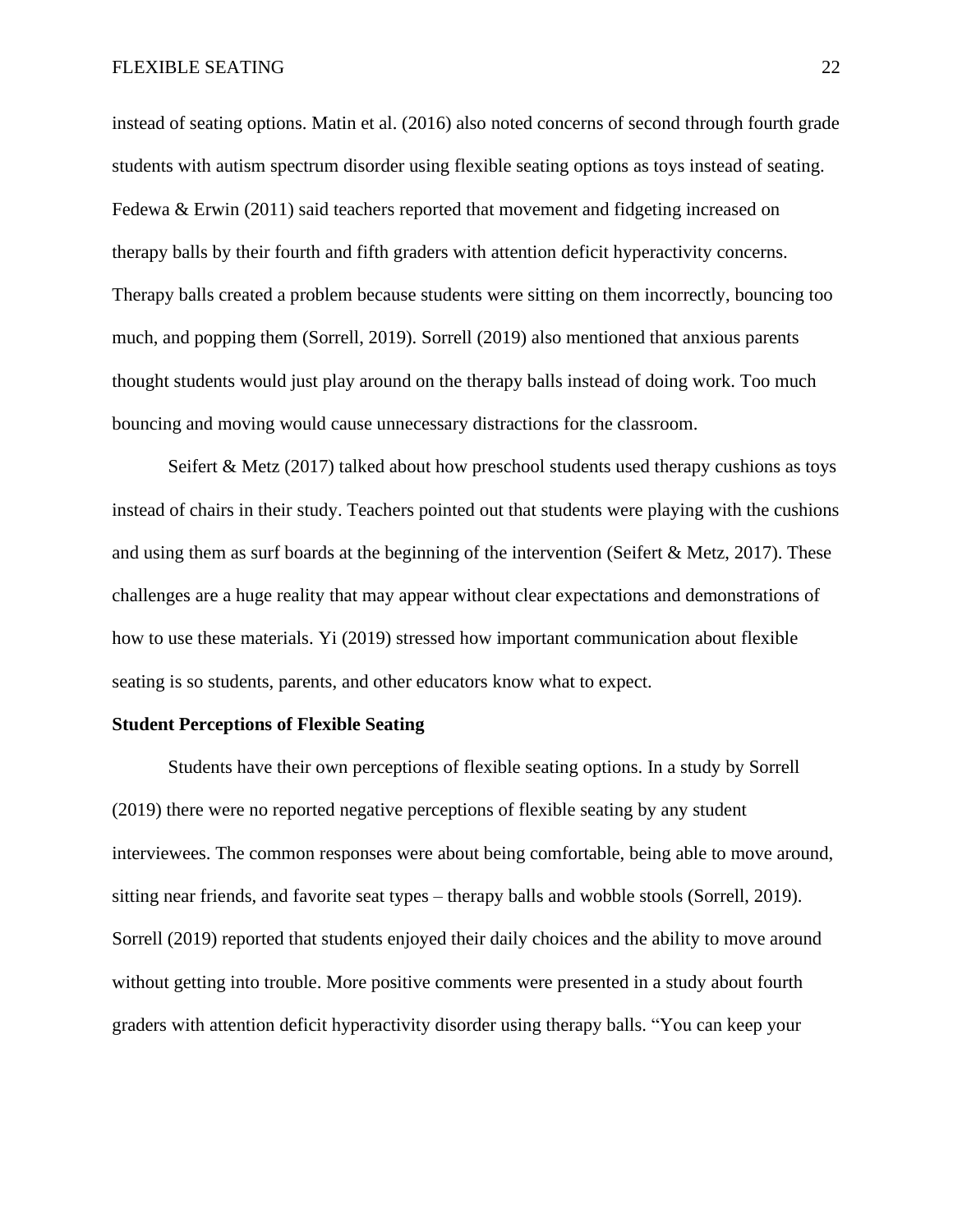brain active even when you're bored", "my posture improved", and "I can get my work done better" (Schilling et al., 2003).

Positive student perceptions of flexible seating were found in another study by Alicia Stapp (2018) that focused on fifth graders using disc 'o' sit cushions. The vast majority of students agreed that disc 'o' sit cushions were more comfortable than other seating in their classroom (Stapp, 2018). An overwhelming majority said sitting on this cushion helped increase their participation and engagement levels (Stapp, 2018). Another positive outcome was from a study on kindergarteners with autism spectrum disorder. Umeda & Deitz (2011) noted that one student chose to use the therapy cushion almost all the time.

Students preferred sitting on therapy balls over chairs and students stated that the therapy balls were more comfortable than chairs (Schilling et al., 2003; Taipalus et al., 2016). When given the choice of seating, students demonstrated a major preference for therapy balls (Taipalus et al., 2016). Similarly, Matin et al. (2017) noted that students preferred using therapy balls over air cushions or chairs. Preschoolers with autism spectrum disorder prefer therapy balls over other seating options in their classroom as well (Schilling & Schwartz, 2004). Furthermore, a study by Goodmon et al. (2014) demonstrated student preference for therapy balls due to an increase in attention and motivation.

# **Teacher Perceptions of Flexible Seating**

Teachers can create and provide the best learning environment when it comes to flexible seating when they know what other teachers, students, and parents think about flexible seating (Sorrell, 2019). There could be many factors that teachers consider when contemplating bringing this seating arrangement into their classroom. Sorrell (2019) noted that two of the three teachers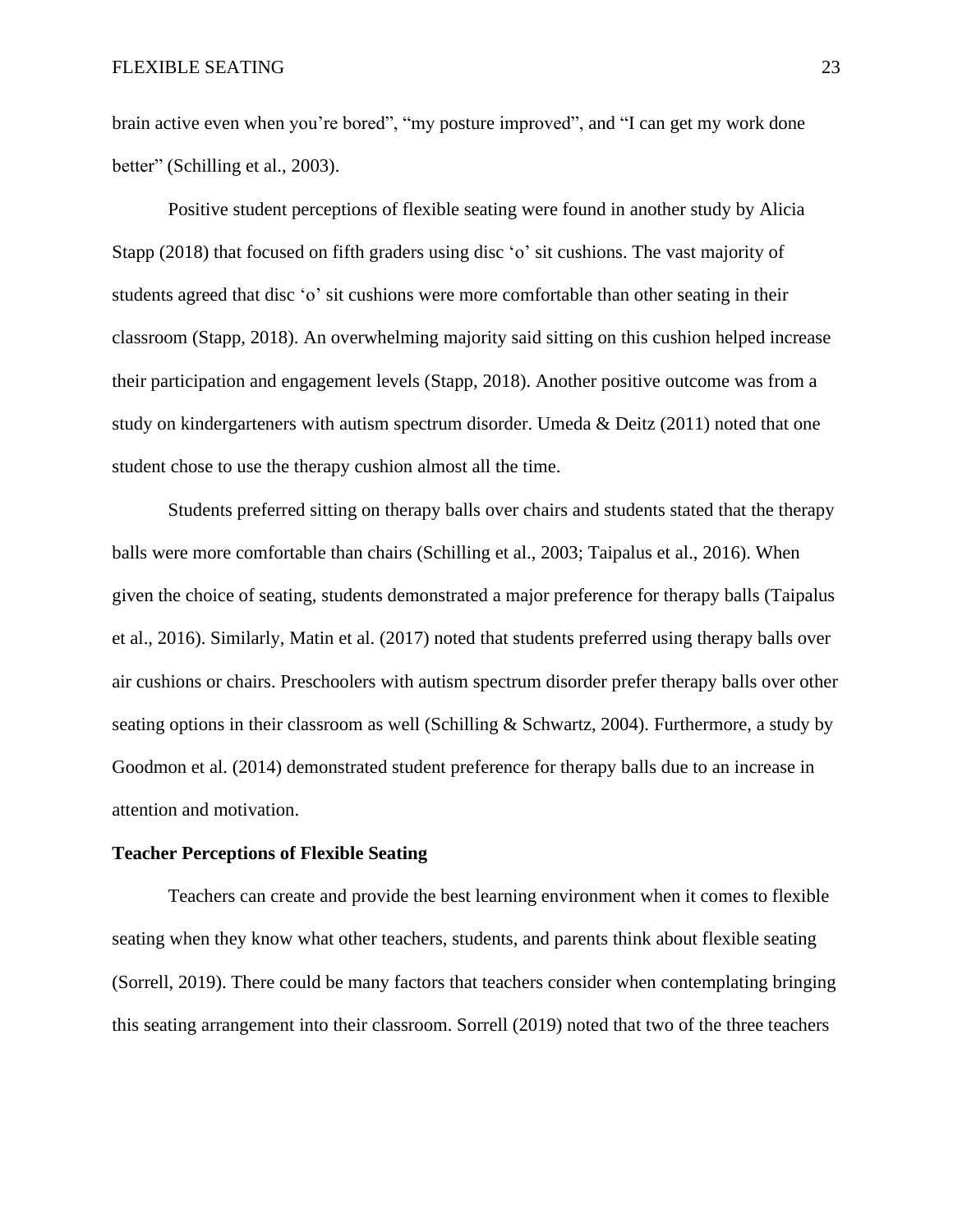from her study implemented flexible seating for full-day use. Another option for flexible seating is letting students choose a seat for each subject throughout the day.

The overall perception of flexible seating by teachers from this study was positive, but they have advice for other teachers. Sorrell (2019) stated that the most important piece of advice from teachers for other teachers is to make expectations clear when implementing flexible seating in the classroom. Students need to know what to expect and how to use other seating options, especially if they have only ever used desks or tables with chairs. Another piece of advice is to learn as you go, which means to ask other teachers what works for them, do online research, add a little in at a time, and consider what your students enjoy (Sorrell, 2019). A third piece of advice from teachers to their peers is that flexible seating choices made by students helps the teacher get to know their students better (Sorrell, 2019). The decisions that students make throughout the day and actions they take project their personalities. Sorrell (2019) found that one teacher got to know her students better by seeing who they chose to sit by and how much they cared for one another.

A different teacher perception of a specific type of flexible seating was found. According to teachers in this study, therapy balls were neither helpful or harmful for third and fourth graders with attention deficit hyperactivity disorder (Taipalus et al., 2016). In fact, teachers reported that this type of flexible seating was difficult to use and was distracting to students (Taipalus et al., 2016). A new type of seating might take time for students to get used to and understand how to use properly.

Furthermore, Umeda & Deitz (2011) said that the teachers from their study want therapy cushions available in their classrooms because the cushions offer an alternate seating choice for all students. The results of this study showed no significant difference in using the therapy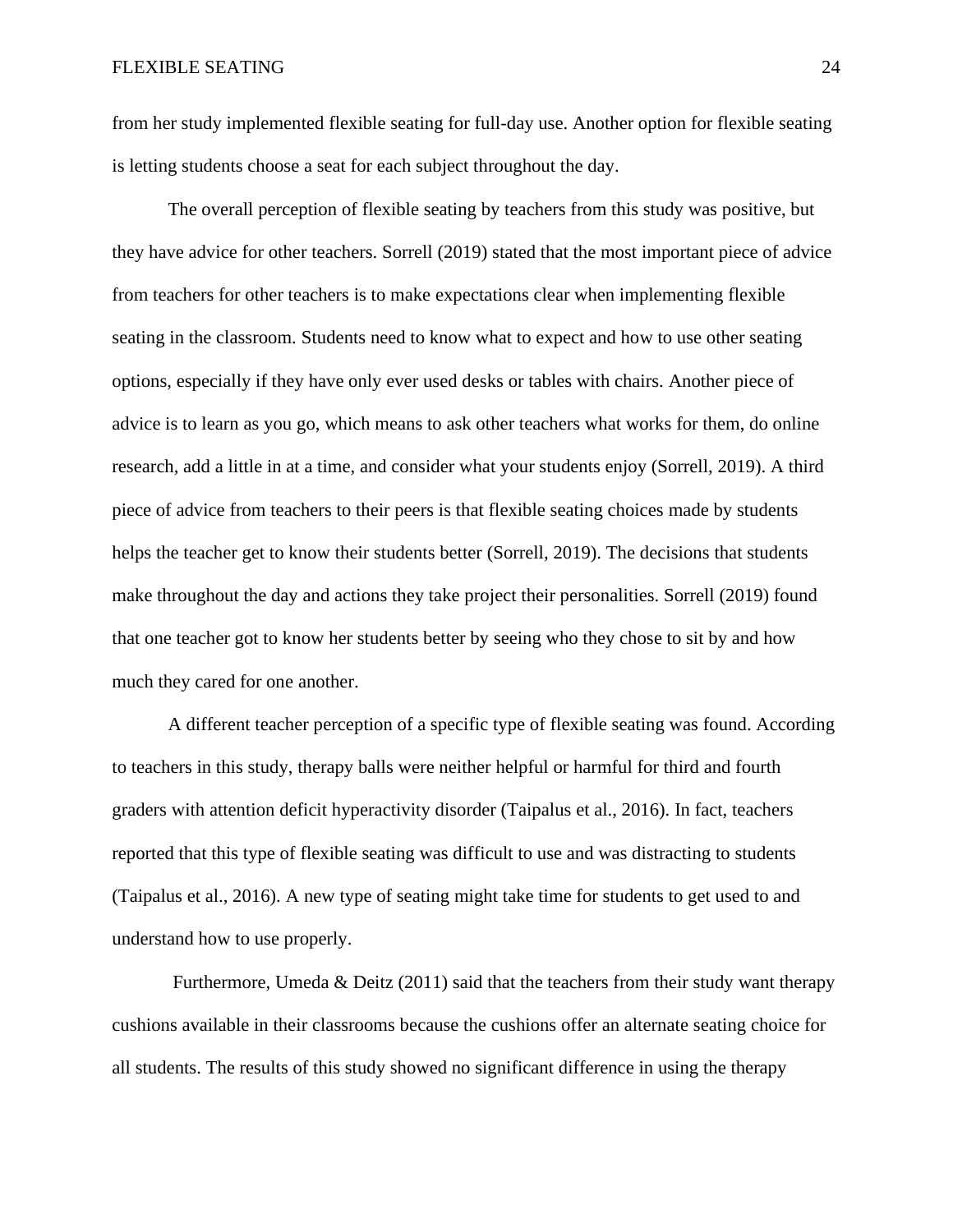cushion, but the teacher would like to have the option for future students. This was also true for the teacher in a study by Bagatell et al. (2010) because she requested therapy balls be available in her classroom although the study showed mixed results in improving student participation.

Teachers in a study by Schilling & Schwartz (2004) strongly supported the use of therapy balls in the classroom and wished to have therapy balls available for all students to use in the classroom. All teachers were also satisfied with the use of stability balls in their classrooms in a study by Fedewa & Erwin (2011). More teachers commented positively about the therapy cushions used in their preschool classrooms. They said things like "they just sat right down on them", and "it seems to be working" Seifert & Metz (2017). Other positive comments from teachers related to therapy balls being used in a fourth-grade classroom with children with attention deficit hyperactivity disorders were found. Teachers reported that noise levels were lower, students were calmer and able to focus for longer periods of time, and that some student's work production improved considerably (Schilling et al., 2003). These perceptions are crucial for other teachers to read about so they can make their own decisions about what to try in their own classrooms.

#### **Parent Perceptions of Flexible Seating**

Sorrell (2019) discovered that parents of students in classrooms with flexible seating options have mixed feelings towards it. While a few think flexible seating comes with a lack of structure and can be distracting, the majority of parents feel it is a great way to let students make decisions for themselves and move a little while learning (Sorrell, 2019). In a study by Fedewa et al. (2015) an overwhelming majority of parents allowed their second grader to participate in research that involved using therapy balls instead of chairs. This suggests that the majority of parents approved using flexible seating in their child's classroom. Schilling & Schwartz (2004)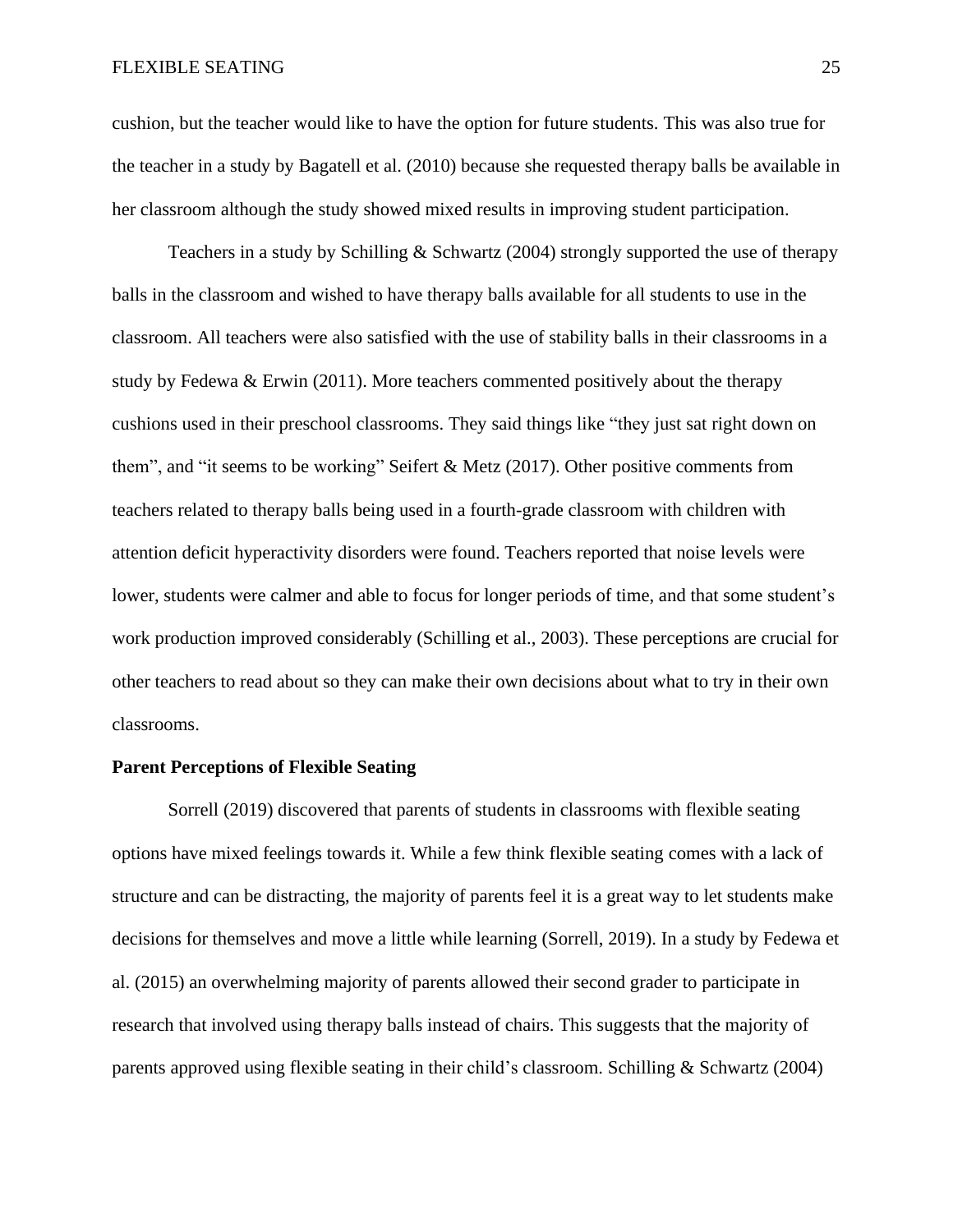said that two sets of parents, in their small study of only four students, purchased therapy balls to use at home with their child due to the positive effects of using it in the classroom.

# **Autism Spectrum Disorder and Flexible Seating**

Special education teachers, general education teachers, occupational therapists, and other professionals work together to meet the needs of all students. One thing does not necessarily work for every student. Many research studies have been done to try to increase participation, engagement, and positive appropriate behavior of students with autism spectrum disorder. (Bagatell et al., 2010; Matin et al., 2017; Schilling & Schwartz, 2004; and Umeda & Deitz, 2011) have all tested flexible seating options such as therapy balls or therapy air cushions in classrooms with children with autism.

Three studies found that therapy balls help boost behavior and engagement for students with autism (Bagatell et al., 2010; Matin et al., 2017; and Schilling & Schwartz, 2004). Bagatell et al. (2010) presented mixed findings that depended on the postural stability of the students. Having good control over muscles that assist with posture makes a difference when using therapy balls as chairs. Participation appeared to increase for at least one student with autism using a therapy ball instead of a chair (Bagatell et al., 2010). Matin et al. (2017) found that the overwhelming majority of students' in-seat behavior increased when using therapy balls. On-task behavior also increased significantly when students with autism sat on therapy balls instead of chairs (Matin et al., 2017). The third study which involved preschool students with autism using therapy balls by Schilling  $\&$  Schwartz (2004) produced similar results. All of the students showed improvements in classroom behavior and an increase in engagement when using therapy balls as seating in the classroom (Schilling & Schwartz, 2004).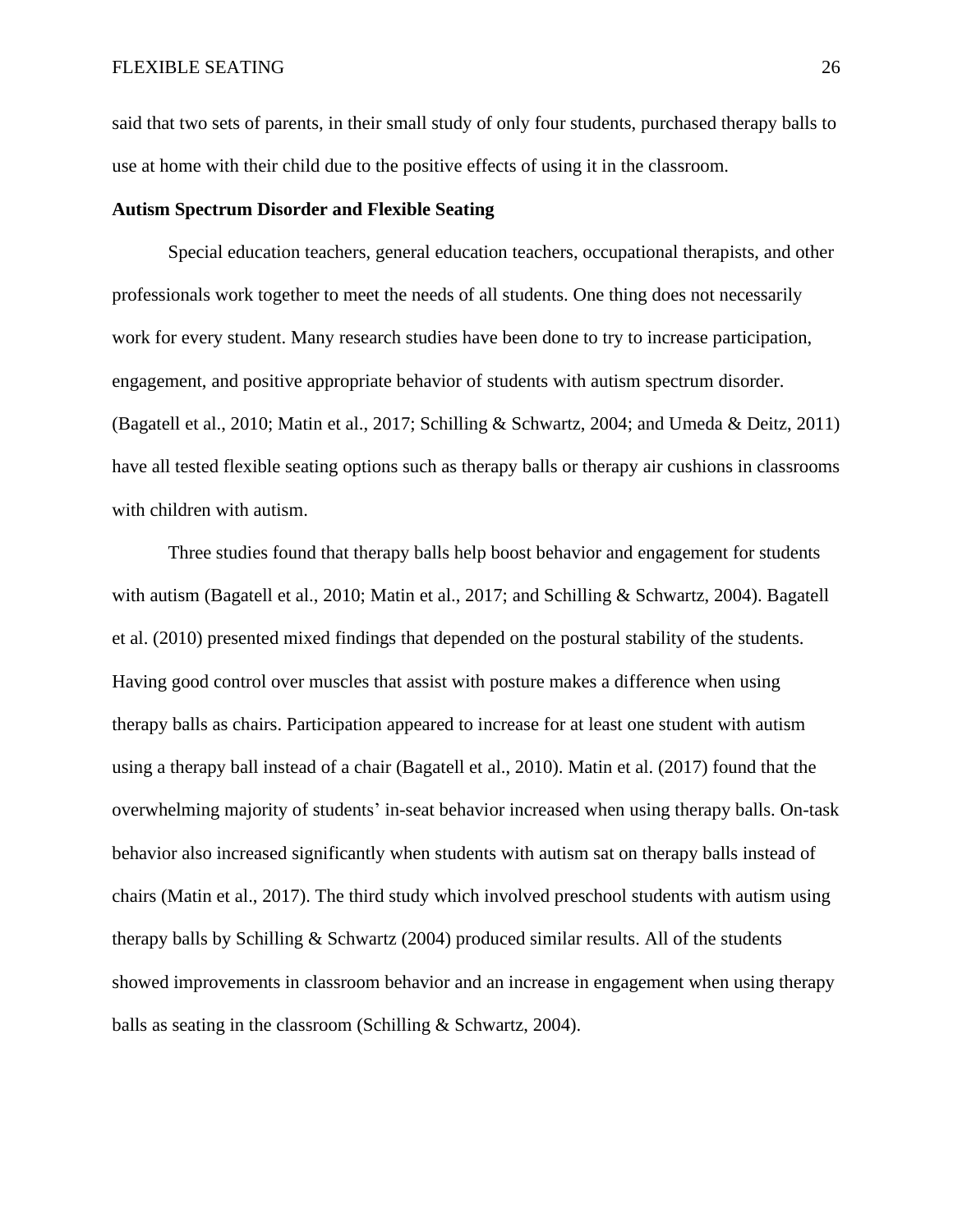One study that included children with autism using therapy cushions by Umeda  $\&$  Deitz (2011), however, did not conclude with increased behavior or engagement. This is, perhaps, demonstrating how diverse the needs are of children with autism spectrum disorder. No substantial changes were shown in the in-seat or on-task behavior of students using therapy cushions during their math activities (Umeda & Deitz, 2011).

In four separate studies of students with diverse needs (Bagatell et al., 2010; Fedewa  $\&$ Erwin, 2011; Schilling & Schwartz, 2004; Seifert & Metz, 2017), researchers talked of the importance of occupational and/or physical therapists working closely with the classroom teacher to provide the best intervention possible. It is important for teachers and therapists to collaborate to determine how appropriate behaviors can be defined and measured (Bagatell et al., 2010). Fedewa & Erwin (2011) stated that consultants and school-based therapists should address interventions and their concerns up front with teachers. Effective strategies to support behavior, and improve engagement and performance, can be easily translated into the classroom with the help of therapists (Schilling & Schwartz, 2004; Seifert & Metz, 2017). All of this is imperative to helping students succeed. Educators and other professionals work together to make this happen by trying to provide the most comfortable and engaging atmosphere.

#### **Attention Deficit Hyperactivity Disorder and Flexible Seating**

When it comes to students with attention deficit hyperactivity disorder, the use of flexible seating to help improve behavior and on-task behavior provided mixed results. Two studies that used therapy balls as a flexible seating option (Fedewa & Erwin, 2011; Schilling et al., 2003) found an increase in focus and behavior. Both of these studies were done in a fourth-grade classroom. Fedewa  $\&$  Erwin (2011) suggested that therapy balls could be used to successfully increase levels of attention and time on-task for students not only formally diagnosed with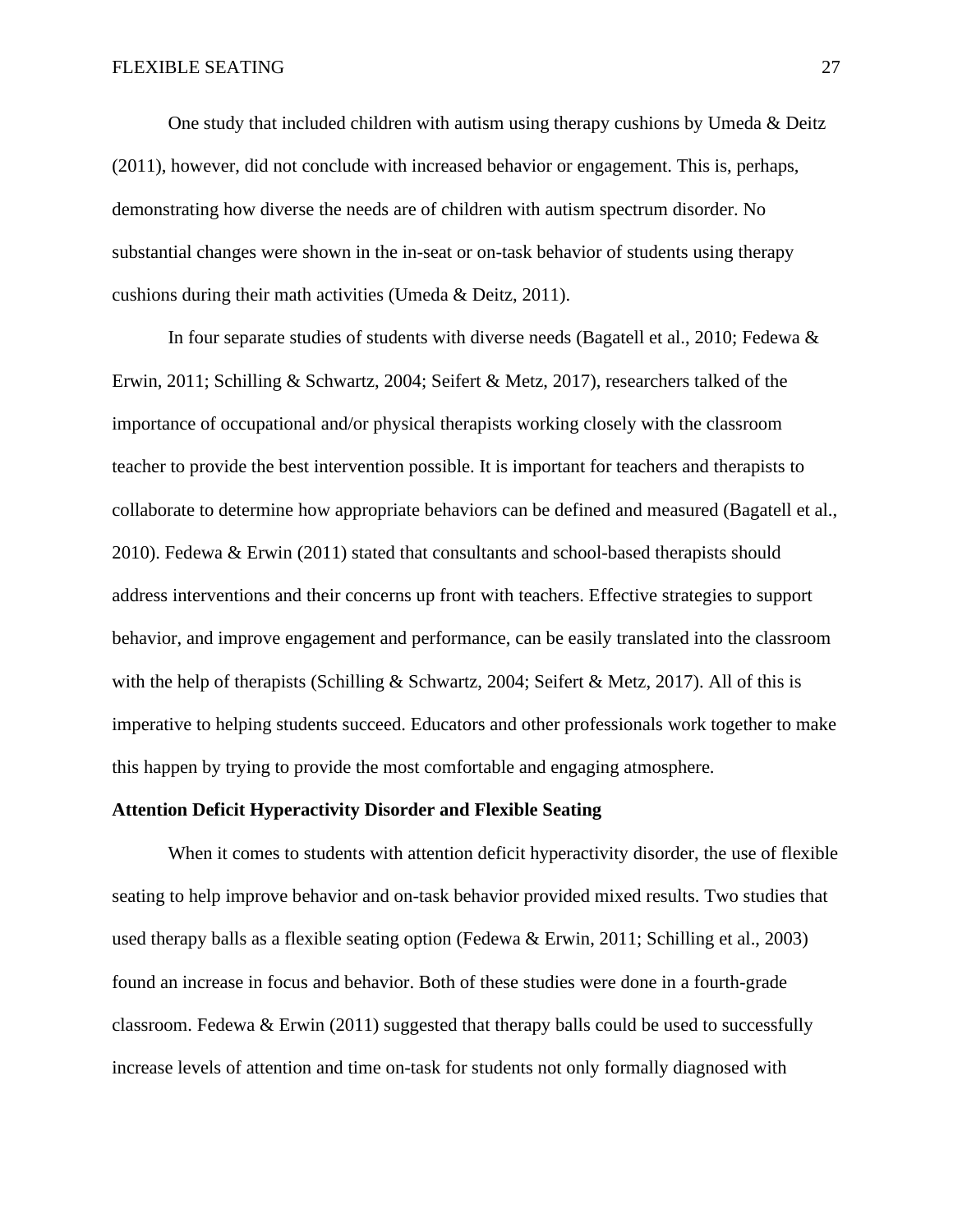attention deficit hyperactivity disorder, but also for those students who display similar symptoms. Using therapy balls as chairs can also be helpful for academic work that students do. All the students from the study of Schilling et al. (2003) demonstrated improved in-seat behavior and produced more schoolwork. This type of seating helped with handwriting because students could relax and move on the ball while working.

A third study of students with attention deficit hyperactivity disorder (Pfeiffer et al., 2008) used therapy cushions as their intervention and saw improvements in on-task behaviors. The study also looked at the students' ability to problem solve and self-regulate. Students who used the disc 'o' sit cushions showed improvements in cognitively self-managing tasks (Pfeiffer et al., 2008). Pfeiffer et al. (2008) also suggested that these disc 'o' sit cushions provide vestibular sensory input that some children with attention deficit hyperactivity concerns often require.

Another study that used therapy balls as an intervention for students with attention deficit hyperactivity concerns (Taipalus, 2016) found there was no significant difference in performance. This study not only tested the use of therapy balls to increase math fluency and reading comprehension, but also on-task behavior. Taipalus (2016) reported that therapy balls used as chairs had no effect on reading comprehension or math fluency scores, nor on-task behavior.

Once again, the research seems to show that the same intervention does not necessarily work for all students. All of these studies took place in second, third, fourth, or fifth grade rooms with children with attention deficit hyperactivity concerns. Therapy balls worked for some fourth and fifth graders, but not others. Disc 'o' sit cushions worked for third graders. Teachers need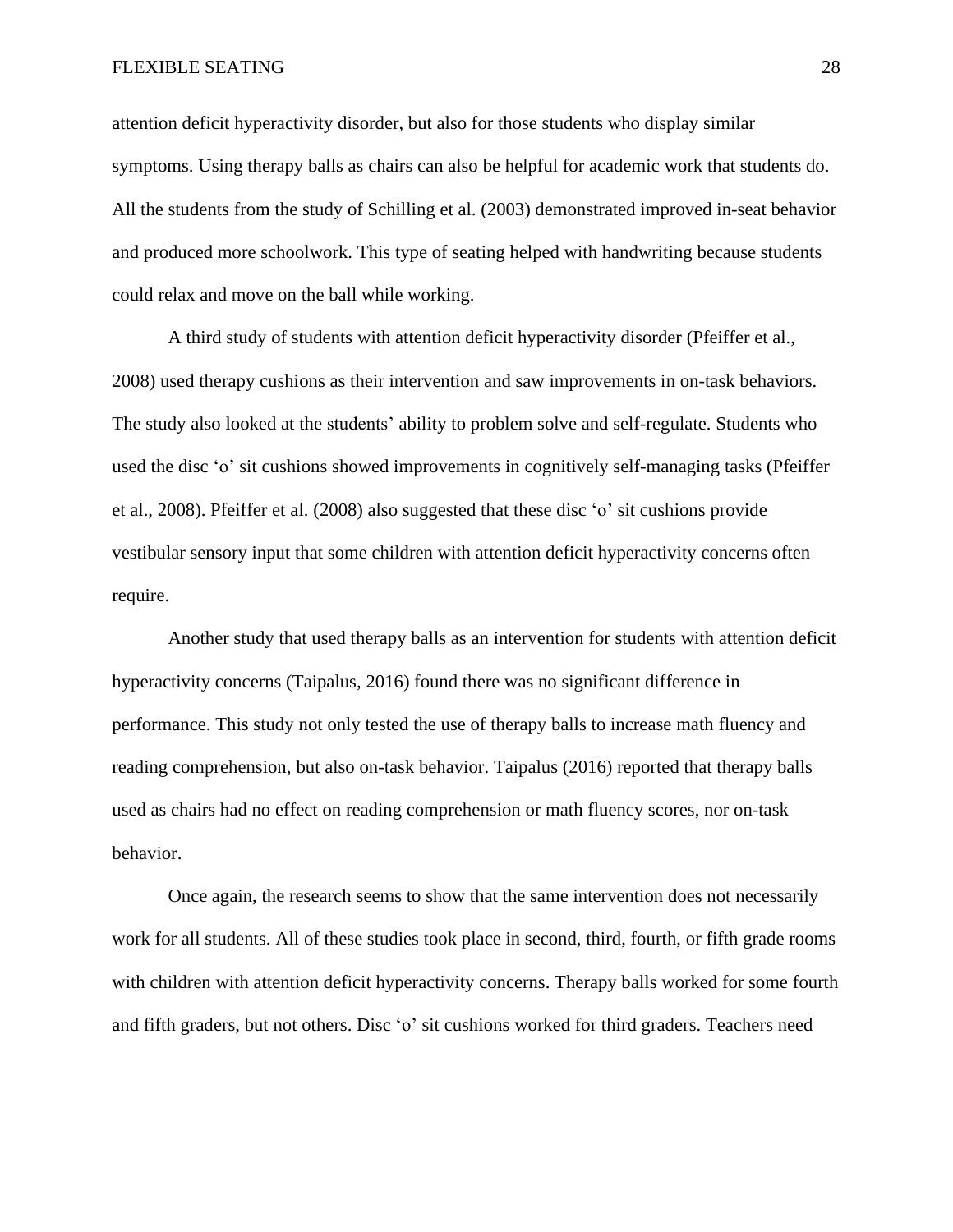the option of flexible seating in their classrooms to bring in as many types of chairs, balls, cushions, etc. to see what works best for their students.

# **Recommendations for Further Study**

There are many opportunities for further study on flexible seating. Educators would benefit from multiple long-term studies of how flexible seating impacts the general education setting and its students. There are few studies that focus on the general education setting in elementary or early childhood classrooms. Teachers need data on the long-term academic, behavioral, engagement, and social benefits from these studies. It could help them set up their students for greater success.

Another option for further study on flexible seating would be about students transitioning to their next class. Research on flexible seating lacks the information on how students go to their next classroom that may or may not have flexible seating options. Educators need to know how students process this transition, as well as how it effects their behavior and education. It would be beneficial to know the impacts of students going from having flexible seating to not having it, but also the other way around. Collecting data on having flexible seating in the classroom multiple years in a row would also be helpful.

Something else to consider for future studies is using flexible seating in older grades. For example, middle school, high school, or even college settings. Data showing academic, social, and behavioral outcomes could provide structure for how these schools are run and may need to change in the future. Middle and high schools, and college, often include students moving to multiple classrooms in one day, so further study about flexible seating needs to show where it fits into that kind of schedule.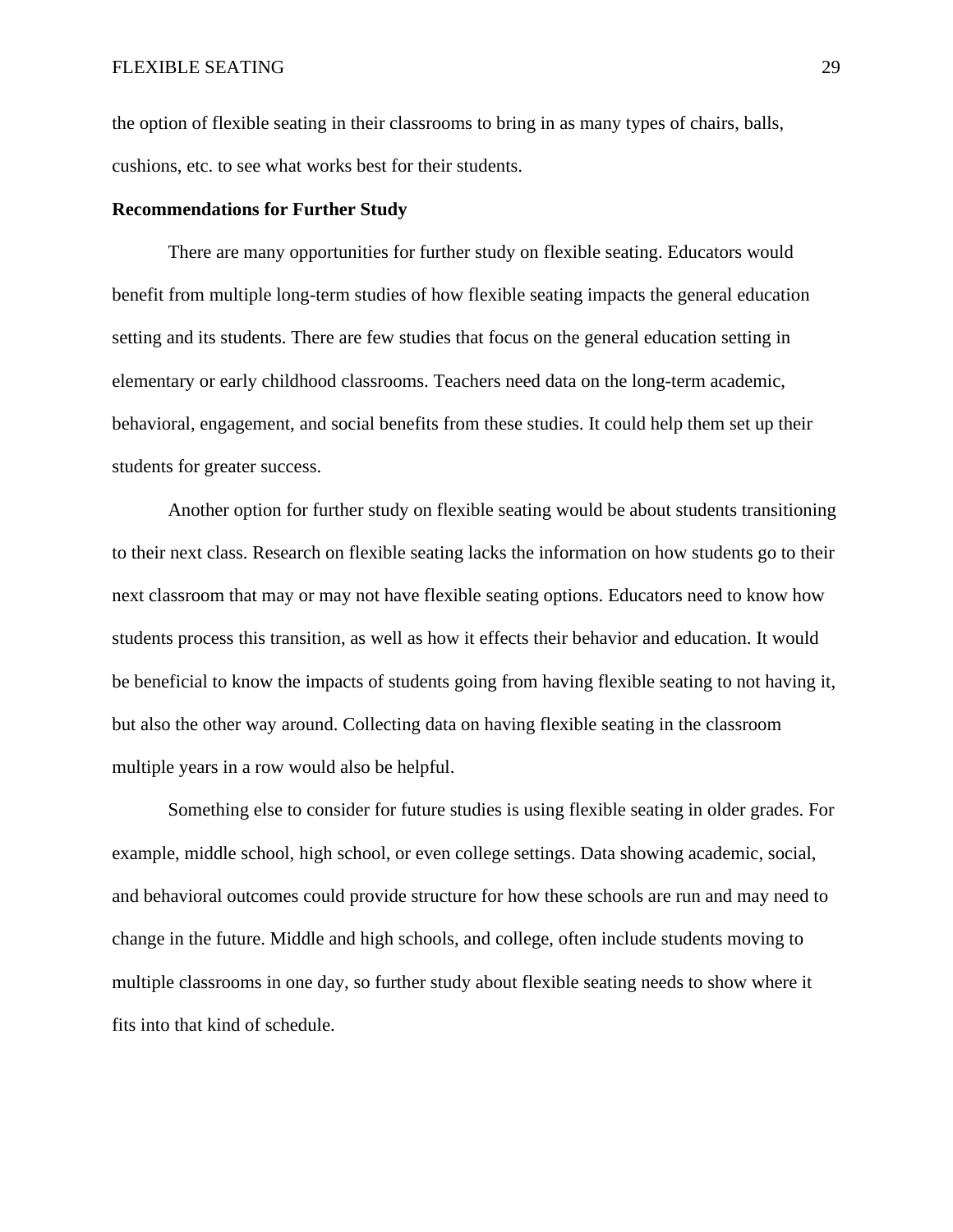Perhaps the most important topic of further study regarding flexible seating is implementation. Teachers need to see research on what works best for each grade level and each type of seating. Teachers also need to know what to avoid in these same situations. There is a huge amount of opportunities for study on this because of the multitude of types of flexible seating! Each type of seating would need many studies to provide the best data for teachers on how best to implement it in their own classrooms.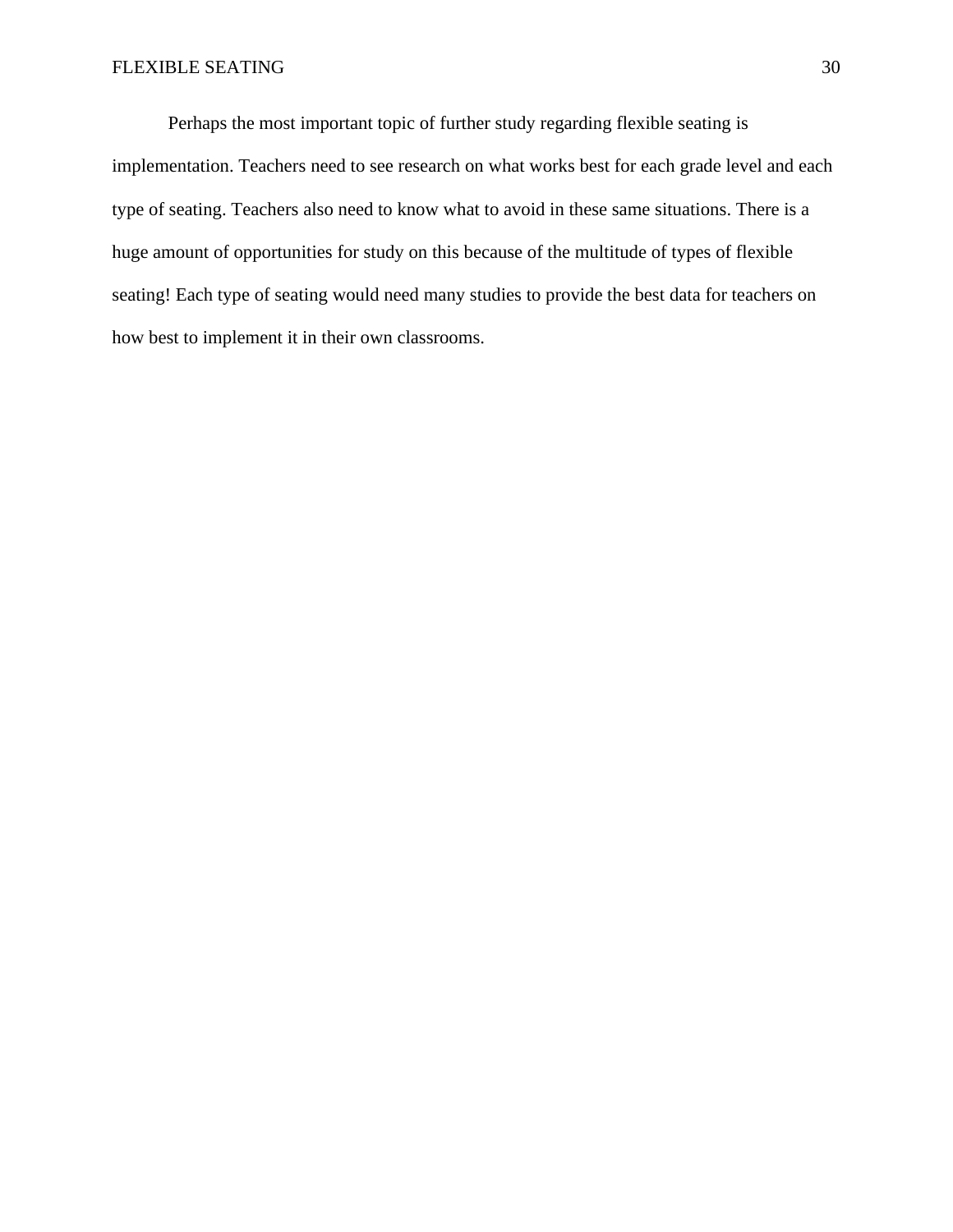# **Conclusion**

It is evident from this literature review that flexible seating is a trend that more educators need to consider. Students with special needs benefit from using therapy balls or inflatable cushions because their sensory needs are met, which means they are able to focus better on tasks. Student choice has a huge roll, and it is clear that students prefer flexible seating over traditional seating. More research is needed to find out the long-term academic, behavioral, and social effects flexible seating has on students. Teachers need as much information as possible available to use in their classrooms so they can meet the needs of their students.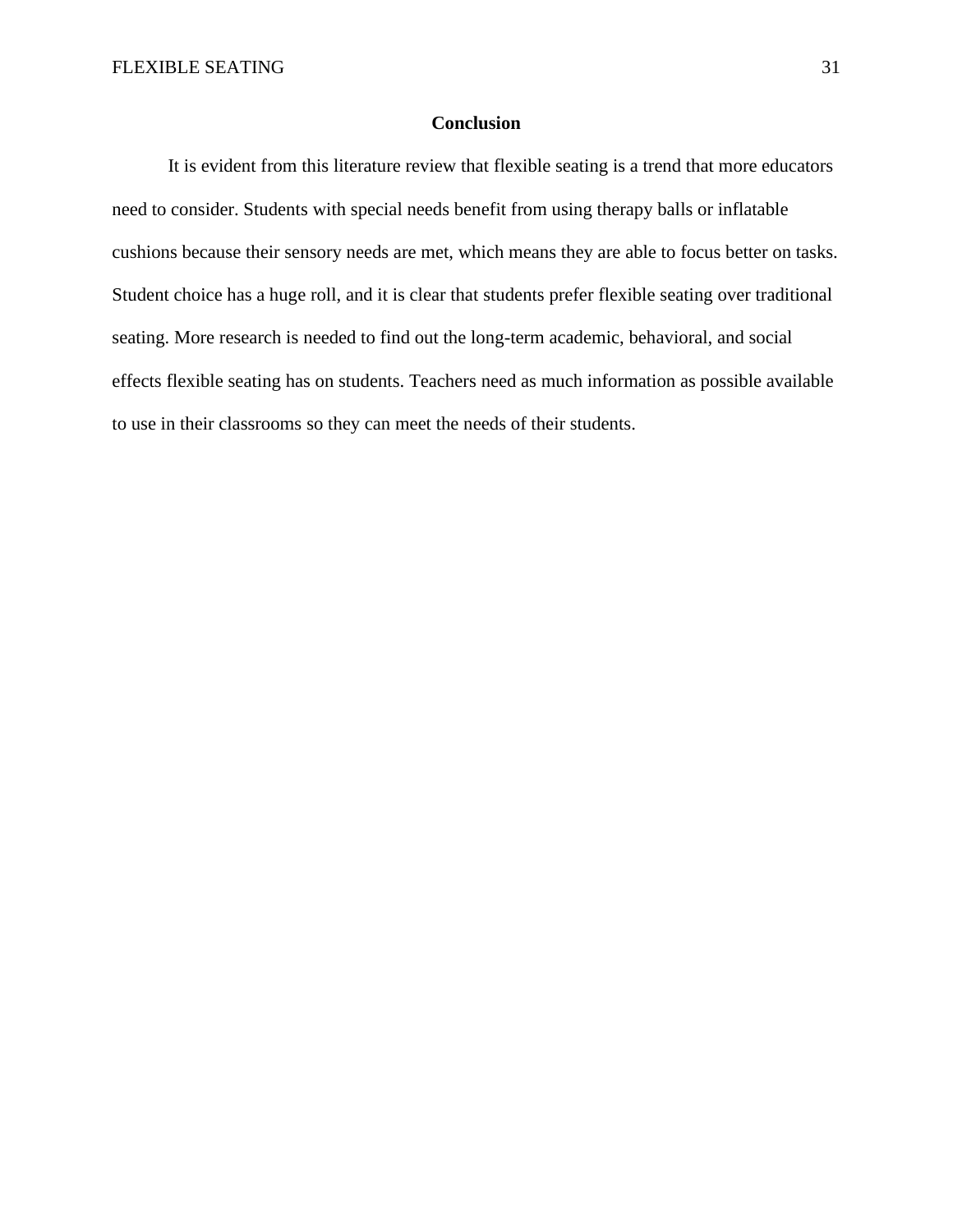# References

Bagatell, N., Mirigliani, G., Patterson, C., Reyes, Y., & Test, L. (2010). Effectiveness of therapy ball chairs on classroom participation in children with autism spectrum disorders. *The American Journal of Occupational Therapy, 64*(6), 895-903.

<https://doi.org/10.5014/ajot.2010.09149>

- Bicard, D., Ervin, A., Bicard, S., & Baylot-Casey, L. (2012). Differential effects of seating arrangements on disruptive behavior of fifth grade students during independent seatwork. *Journal of Applied Behavior Analysis, 45*(2), 407-411. doi: [10.1901/jaba.2012.45-407](https://dx.doi.org/10.1901%2Fjaba.2012.45-407)
- Burgoyne, M. & Ketcham, C. (2015). Observation of classroom performance using therapy balls as a substitute for chairs in elementary school children. *Journal of Education and Training Studies, 3*(4), 42-48. doi[:10.11114/jets.v3i4.730](https://doi.org/10.11114/jets.v3i4.730)
- Erwin, H. E., Fedewa, A., Ahn, S., & Thornton, M. (2016). Elementary students' physical activity levels and behavior when using stability balls. *The American Journal of Occupational Therapy, 70*(2), 1-7. <https://doi.org/10.5014/ajot.2016.017079>
- Fedewa, A., Davis, M. A. C., & Ahn, S. (2015). Effects of stability balls on children's on-task behavior, academic achievement, and discipline referrals: A randomized controlled trial. *The American Journal of Occupational Therapy, 69*(2), 1-9. <https://doi.org/10.5014/ajot.2015.014829>
- Fedewa, A. L., & Erwin, H. E. (2011). Stability balls and students with attention and hyperactivity concerns: Implications for on-task and in-seat behavior. *The American Journal of Occupational Therapy, 65*(4), 393-399. <https://doi.org/10.5014/ajot.2011.000554>

Gremmen, M. C., van den Berg, Yvonne H. M., Segers, E., Cillessen, A. H. N. (2016).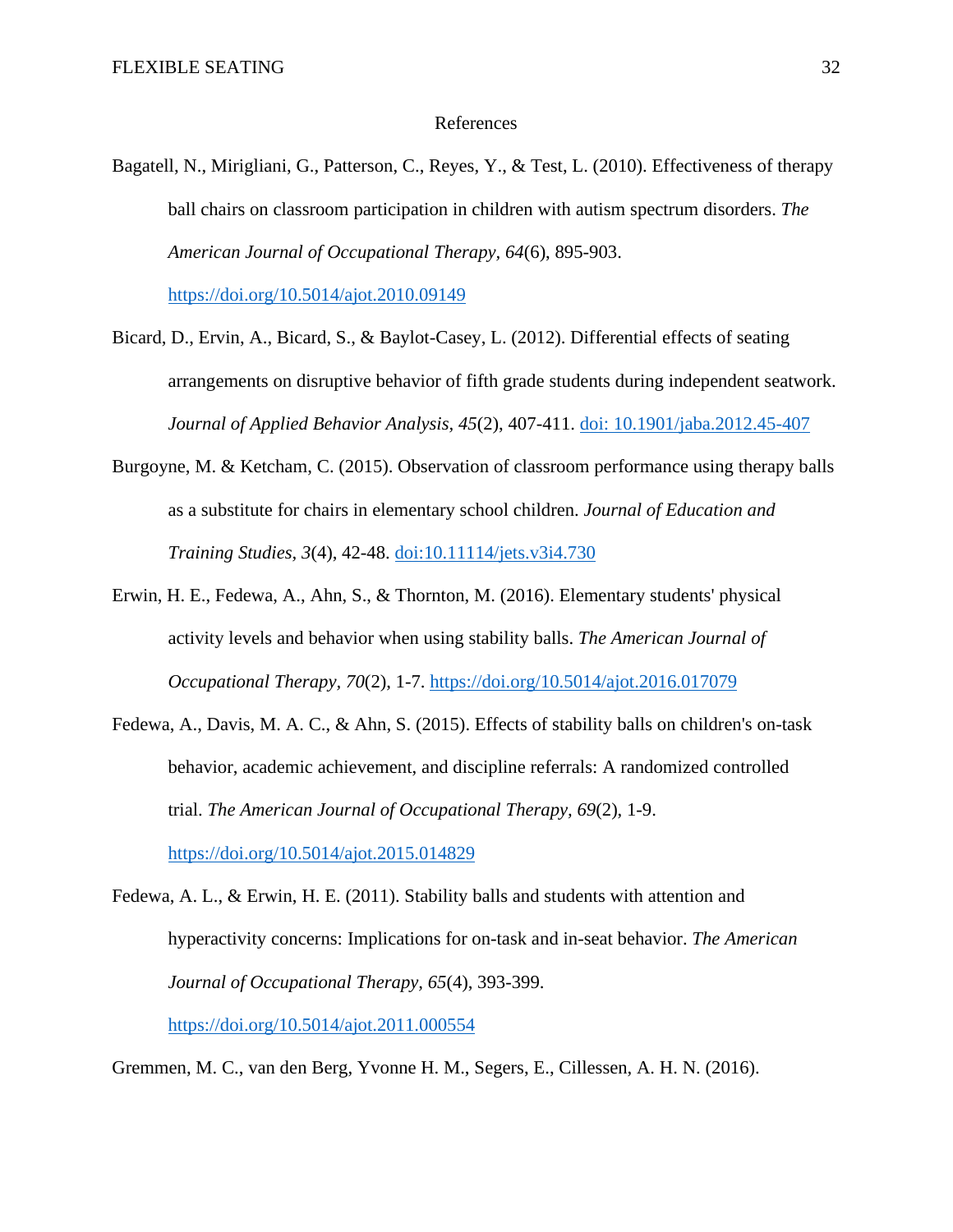Considerations for classroom seating arrangements and the role of teacher characteristics and beliefs. *Social Psychology of Education: An International Journal, 19*(4), 749-774. https://doi.org/10.1007/s11218-016-9353-y

- Goodmon, L. B., Leverett, R., Royer, A., Hillard, G., Tedder, T., & Rakes, L. (2014). The effects of therapy balls on the classroom behavior and learning of children with dyslexia. *Journal of Research in Education, 24*(2), 124-145. Retrieved from <https://pdfs.semanticscholar.org/1584/965cfe9fc6d14d7a0e17b8fb95361417dd43.pdf>
- Hastings, N., & Schwieso, J. (1995). Tasks and tables: The effects of seating arrangements on task engagement in primary classrooms. *Educational Research, 37*(3), 279-291. doi:org/10.1080/0013188950370306
- Matin Sadr, N., Haghgoo, H., Samadi, S.A., Rassafiani, M., Bakhshi, E., & Hassanabadi, H. (2017). The impact of dynamic seating on classroom behavior of students with autism spectrum disorder. *Iranian Journal of Child Neurology, 11*(1), 29-36. Retrieved from <https://www.ncbi.nlm.nih.gov/pmc/articles/PMC5329757/>
- Mead, T., Scibora, L., Gardner, J., & Dunn, S. (2016). The impact of stability balls, activity breaks, and a sedentary classroom on standardized math scores. *The Physical Educator, 73*, 433-449. <https://doi.org/10.18666/TPE-2016-V73-I3-5303>
- Parker, T., Hoopes, O., & Eggett, D. (2011). The effect of seat location and movement or permanence on student-initiated participation. *College Teaching, 59*(2), 79-84. doi:10.1080/87567555.2010.
- Pfeiffer, B., Henry, A., Miller, S., & Witherell, S. (2008). Effectiveness of disc 'O' sit cushions on attention to task in second-grade students with attention difficulties. *The American Journal of Occupational Therapy, 62*(3), 274-281. <https://doi.org/10.5014/ajot.62.3.274>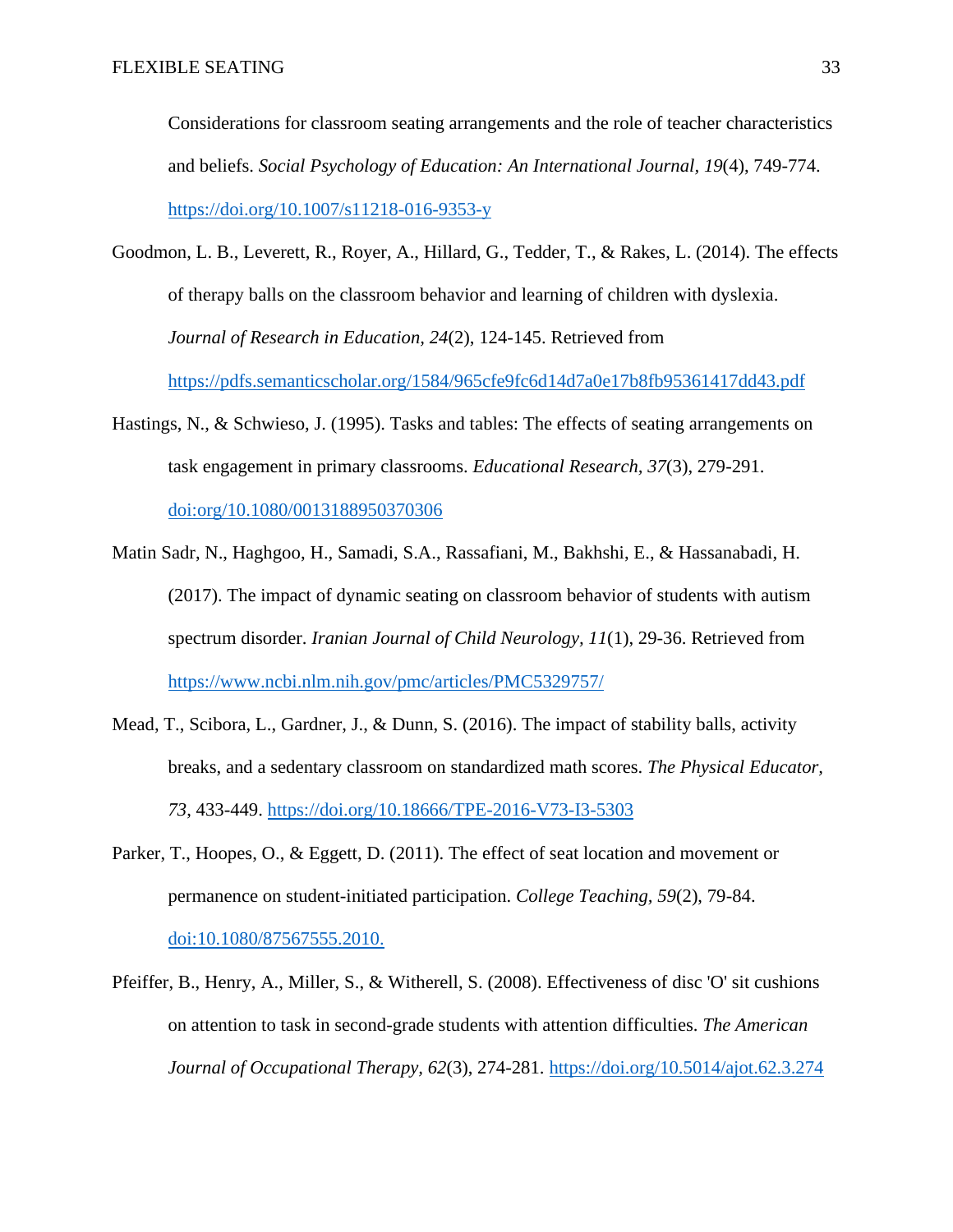- Rollo, S., Crutchlow, L., Nagpal, T. S., Sui, W., & Prapavessis, H. (2019). The effects of classroom-based dynamic seating interventions on academic outcomes in youth: A systematic review. *Learning Environments Research, 22*(2), 153-171. https://doi.org/10.1007/s10984-018-9271-3
- Schilling, D., & Schwartz, I. (2004). Alternative seating for young children with autism spectrum disorder: Effects on classroom behavior. *Journal of Autism and Developmental Disorders, 34*(4), 423-432. doi:10.1023/B:JADD.0000037418.48587.f4
- Schilling, D. L., Washington, K., Billingsley, F. F., Deitz, J. (2003). Classroom seating for children with attention deficit hyperactivity disorder: Therapy balls versus chairs. *American Journal of Occupational Therapy, 57*(5), 534-541. doi: 10.5014/ajot.57.5.534
- Seifert, A. M., & Metz, A. E. (2017). The effects of inflated seating cushions on engagement in preschool circle time. *Early Childhood Education Journal, 45*(3), 411-418. https://doi.org/10.1007/s10643-016-0797-7
- Sorrell, M. E. (2019). Perceptions of flexible seating. *The Journal of Teacher Action Research, 5*(2), 120-136. Retrieved from [www.practicalteacherresearch.com](http://www.practicalteacherresearch.com/)
- Stapp, A. (2018). Alternative seating and students' perceptions: implications for the learning environment. *Georgia Educational Researcher, 14*(2), 36-50. <https://doi.org/10.20429/ger.2018.140204>

Taipalus, A., Hixson, M., Kanouse, S., Wyse, R., & Fursa, S. (2016). Effects of therapy balls on children diagnosed with attention deficit hyperactivity disorder. *Behavioral Interventions, 32*, 418-426. <https://doi.org/10.1002/bin.1488>

Umeda, C., & Deitz, J. (2011). Effects of therapy cushions on classroom behaviors of children